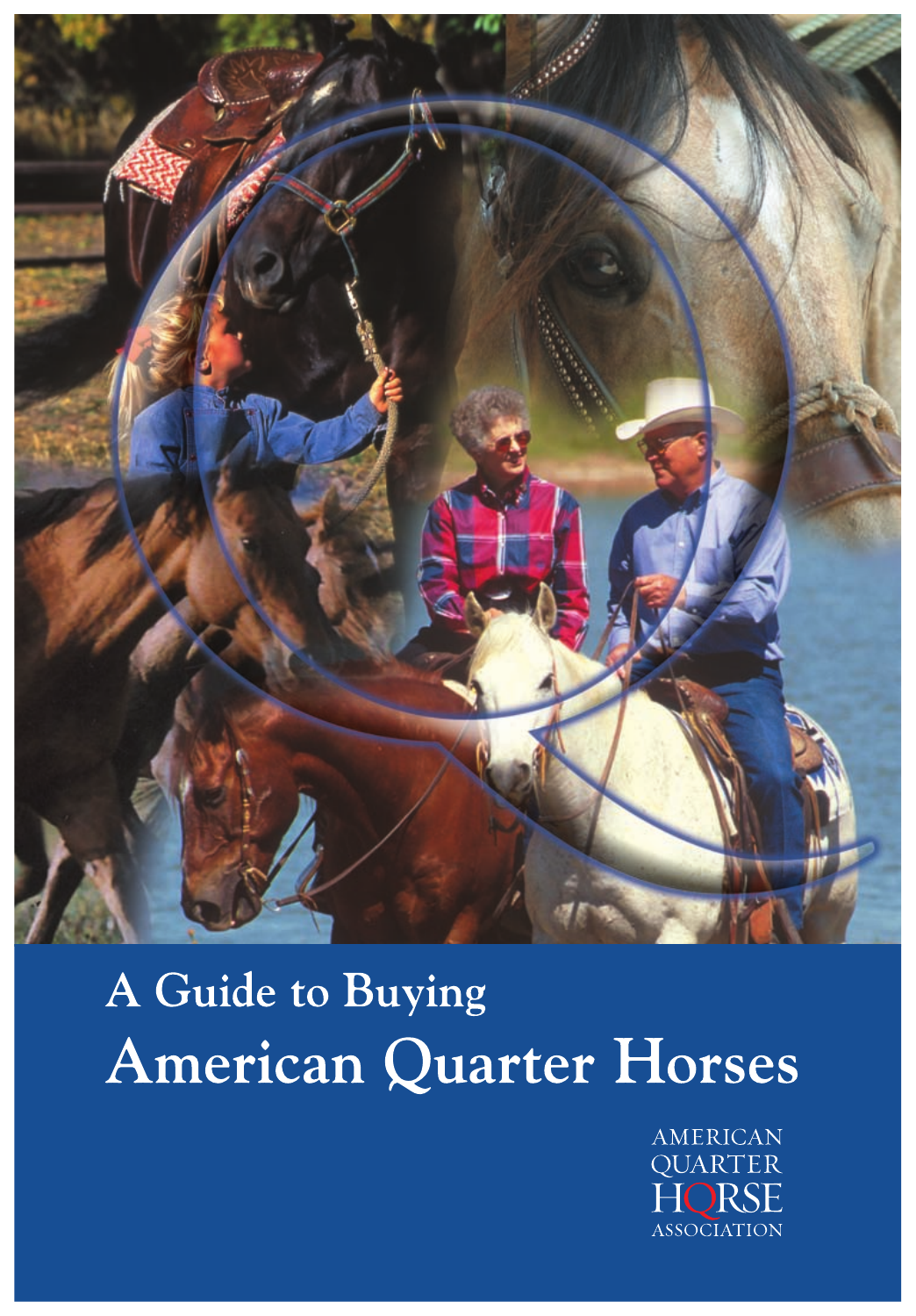

*"I just competed in my very first AQHA Versatility Ranch Horse competition in Jerusalem, Ohio. I have not shown for 25 years – I showed in AQHA as a youth. I had three goals: to stay on my horse, to keep all four of her feet on the ground and to have fun. And I'm happy to report that I achieved all three goals. I must tell you that this will go down as one of the highlights of my entire life. I cannot wait for my next competition. What a great way for me to get back into the show arena."*

*Tammy Sapowsky Granby, Massachusetts*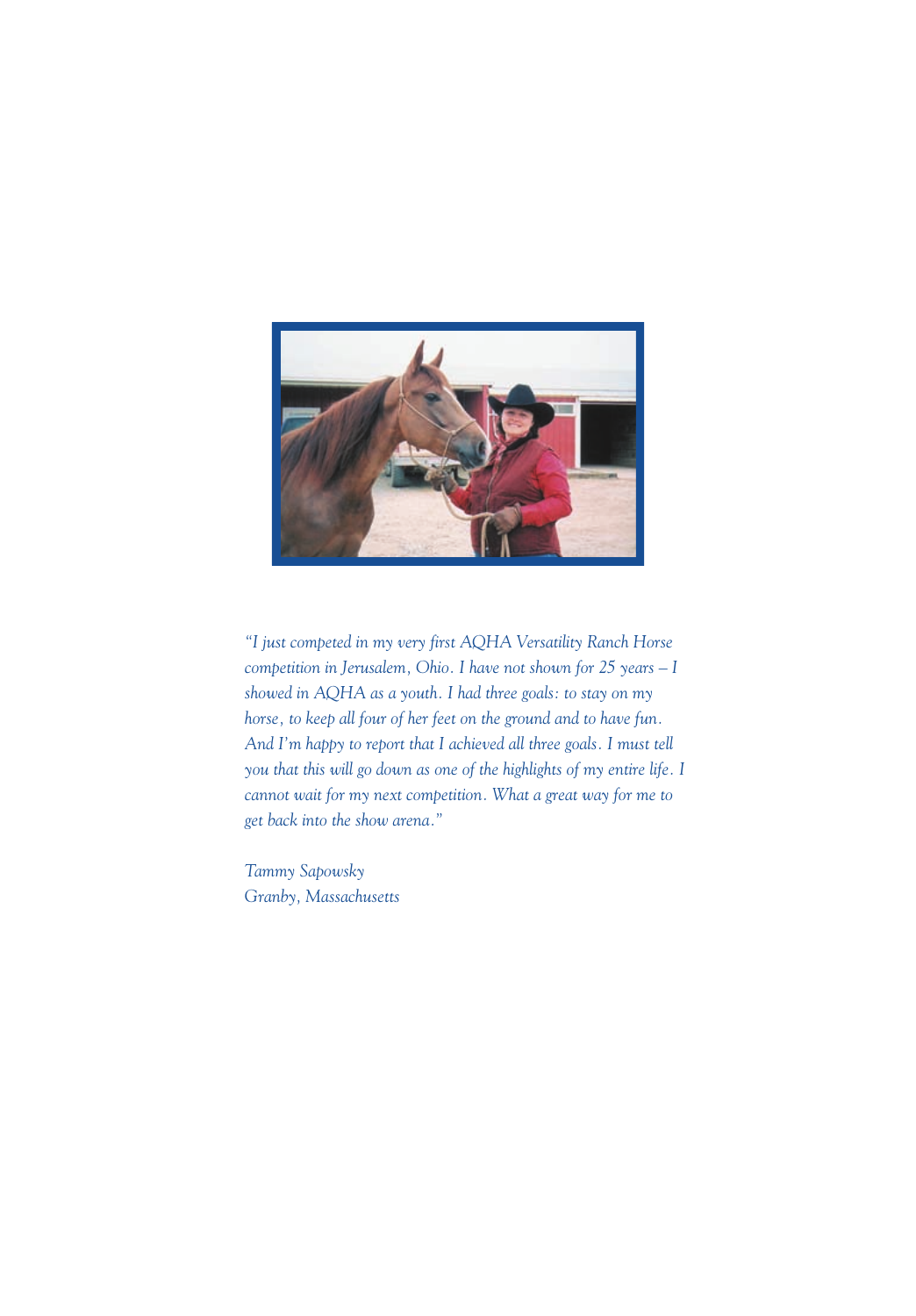#### **Understanding Your Needs**

Horse ownership can be a rewarding experience, one enjoyed by persons of all ages through a wide variety of activities, including shows, rodeos, races and recreational rides. The experience begins, naturally, with the purchase of your first horse. It is an important step, one which must be made with equal amounts of education and dedication. Your first purchase often sets the tone for your lifetime of horseback experiences.

The first step in horse ownership is asking yourself, "Why do I want a horse?" This question will help you form a goal, which, in turn, provides the framework for your buying decision. As a starting point, ask yourself the following:

- *What is my goal?*
- *Do I want to become a better rider and increase my knowledge of horses?*
- *What types of activities do I want to do with this horse?*
- *How much can I afford to spend on the purchase of a horse, plus stall rental, feed, training, health care and hauling?*
- *How much do I know about riding am I a beginner; will I need additional riding instruction?*
- *Will I work with my horse on a daily, weekly or monthly basis?*
- *How much time can I devote to feeding, care, lessons, shows or trail rides?*

Different goals require different types of horses and different skill levels of the rider. If you plan to show competitively, the type of horse will differ greatly — in level of training, and subsequently, price — than a recreational riding horse. **Your overall goal as a horse owner is the foundation for your buying decision.**

Just as one researches buying a car, you should do your homework before purchasing a horse. The American Quarter Horse Association provides a toll-free number to help you locate others within your area who can aid your search for the perfect equine partner. By calling (800) 414-RIDE, AQHA can provide you with a referral to AQHA events in your area and other pertinent information to help you choose an area of interest to participate in.



#### **AQHA Incentive Fund**

*If you're planning to show your horse, look for a horse that is enrolled in the AQHA Incentive Fund. You can earn money for each point you earn in AQHA open and amateur competition. The Incentive Fund has distributed more than \$2 million to enrolled horse owners and nominators each year since 1990, more than \$3 million each year since 1997. To be eligible for the Incentive Fund, the horse must have been sired by a stallion enrolled in the fund that breeding season. The foals of these stallions can then be nominated into the Incentive Fund for life with a one-time fee. Call AQHA for details on the program and a list of Incentive Fund breeders.*

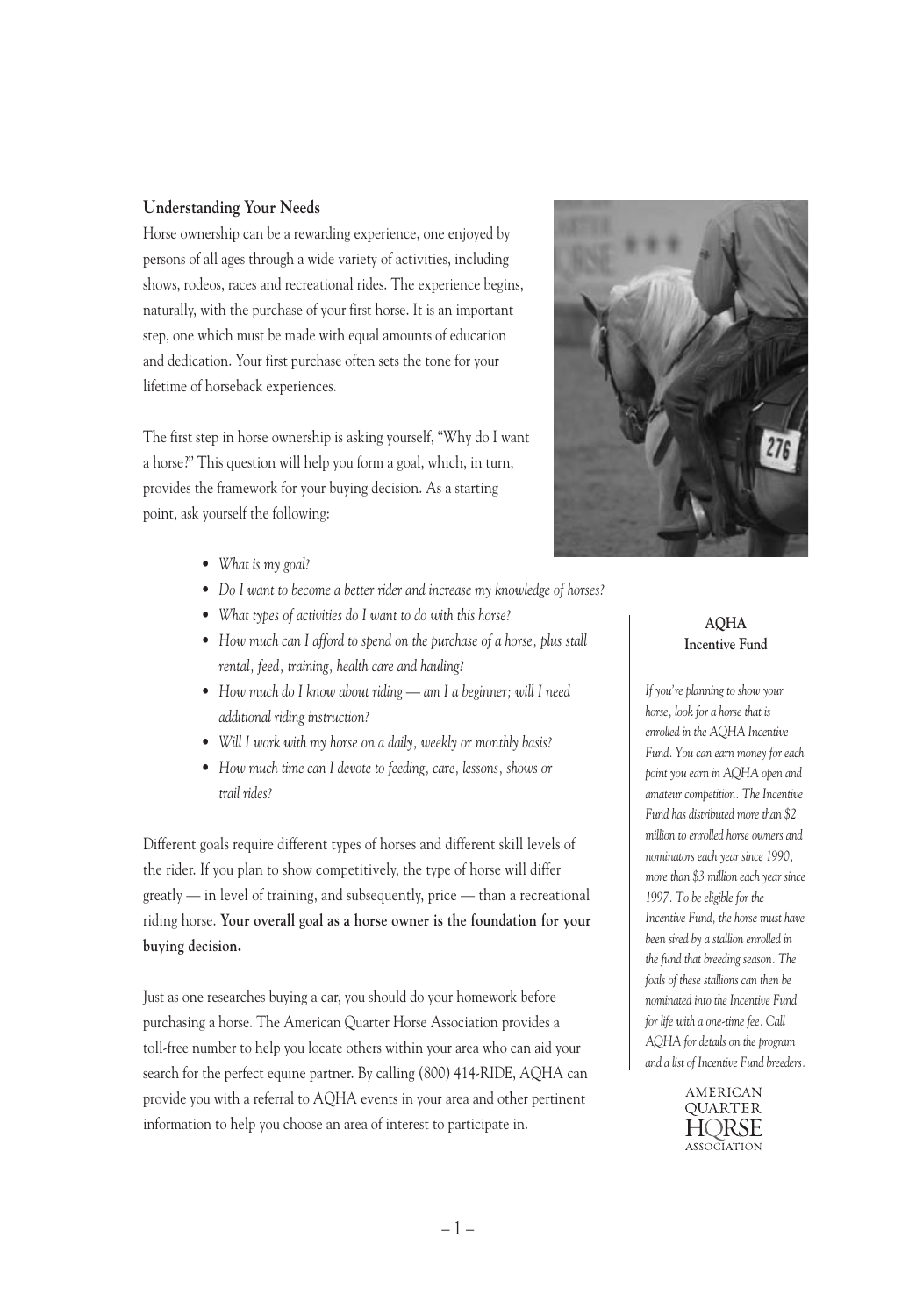Next, visit an AQHA event in your area in order to gain a perspective on available opportunities. At the event, watch the competition and try to determine how much work will be required to achieve your goal. Visit with others in attendance to get an idea of what it's like to compete in certain events, and evaluate your goals to see if they are realistic. Once you've established a specific goal, the next step is evaluating your level of horseback skills. Would you categorize yourself as:

- *Beginning, with limited knowledge of horses and riding in general?*
- *Intermediate, with a basic understanding of riding and knowledge of a chosen discipline?*
- *Advanced, with considerable knowledge of horses and competitive at a chosen discipline?*

Your skill level will indicate what kind of horse best fits your needs. For beginning or recreational riders, a broke, gentle gelding usually is the best bet. However, beginners with a competitive goal should locate a horse who has mastered requirements within the chosen activity, or is "seasoned." For example, if your goal is to one day become a competitive team roper, it's a good idea to find an older, yet sound, gelding who has been roped upon extensively. Find a horse with enough experience to help you advance your riding skills first, while still allowing you to compete and hone your competitive talents.

Intermediate equestrians have a bit more freedom of choice than beginners in that their horse should demonstrate fundamental activity requirements, as evidenced by some level of past performance, but they may not necessarily require a horse with years of experience. However, the horse should at least be suitable for a desired discipline, or demonstrate adequate potential.

Advanced riders have the greatest latitude in buying a horse, as they may be able to take a young horse who lacks experience and train him or her for a chosen activity. While this may be a rewarding experience when accomplished effectively, it should only be considered by advanced horsemen with years of experience who have the time to work with the horse.

## **Where to find a horse for purchase**

*It is important that you complete the following steps before you buy a horse:*

- *Decide what you want to do with your horse*
- *Determine what level of rider you are*
- *Arrange for or build a safe place to stable your horse*
- *Decide who will feed and care for your horse*

#### **Breeders**

One of the best sources for purchasing a horse is a breeder. Breeders

#### **4aHORSE Program**

*AQHA members and customers can call (877) 4aHORSE or log onto* 4aHORSE.com *to receive a free referral to members of AQHA's 4aHORSE Referral Program. This program matches buyers with reputable American Quarter Horse breeders who are guided by the 4aHORSE Referral Program's strict code of ethics. Breeders belonging to the program are members in good standing with AQHA and have bred registered American Quarter Horses for at least three consecutive years.*

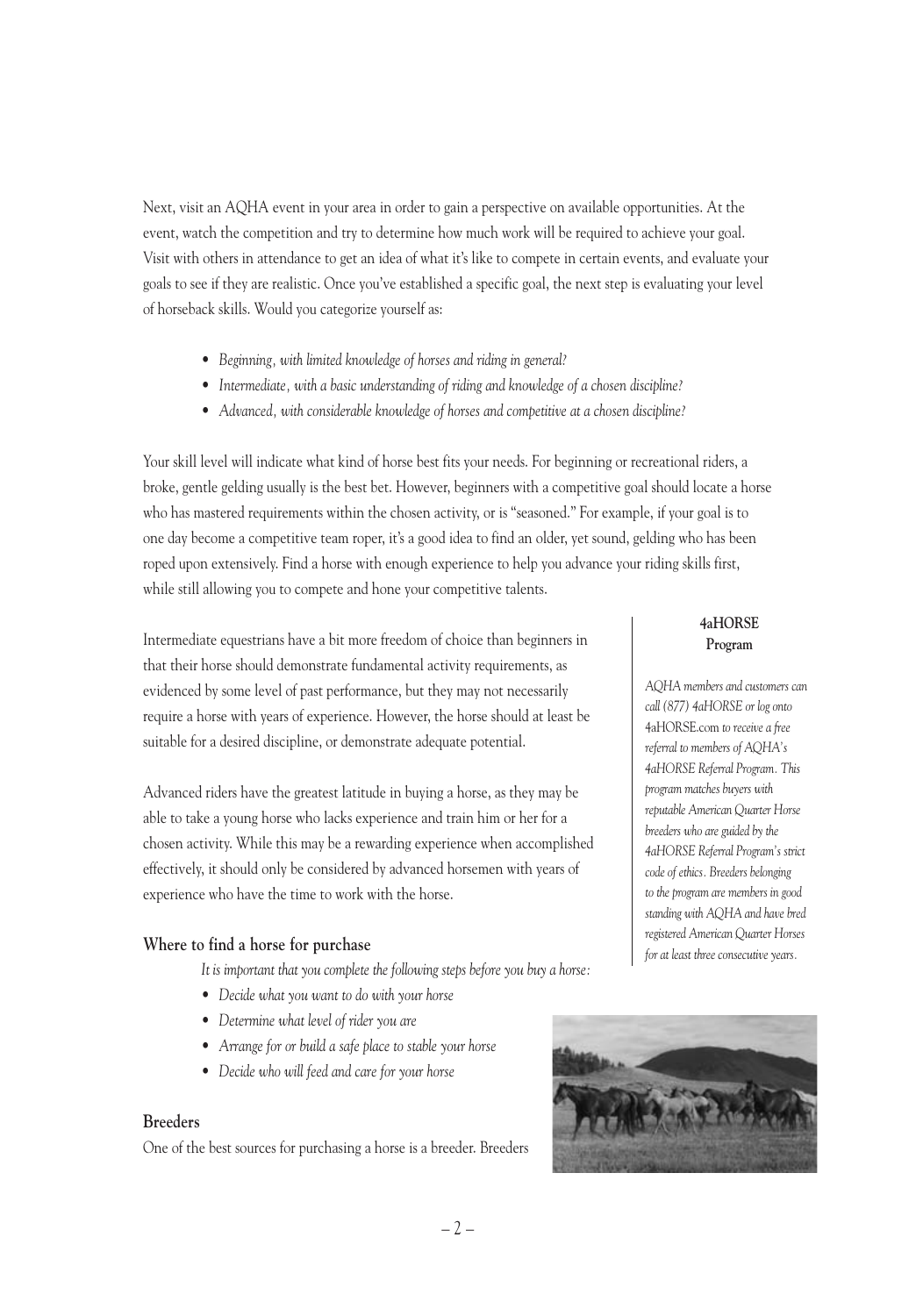normally have a large selection of horses on hand, representing an array of ages, levels of training and dispositions. The main advantage of working with a breeder is that you can often gain credible insight about a horse. You have access to view other horses that have been bred by the owner; a chance to discuss pedigrees, performance and race records; the opportunity to see the kind of environment in which the horse was raised and/or trained; and the ability to compare other horses of similar type. The breeder also can discuss the advantages of particular bloodlines, as well as provide additional information about his or her individual breeding program.

#### **Owners**

Another means to purchase a horse is directly from the owner. The owner can provide the history of the horse's performance. Owners also may give helpful information regarding training and habits. Plus, most owners will allow prospective buyers to "try" a horse several times before purchasing. This one-on-one relationship helps establish goodwill between buyer and seller. *The American Quarter Horse Journal* and *The American Quarter Horse Racing Journal* are excellent resources, as they often advertise horse sales and horses for sale by owner.



#### **Sales**

Many beginners often look to horse sales for finding a horse, because they are geographically widespread and offer horses of different ages, training levels and prices. However, beginners must first understand that there are different types of sales, and not all may be the best place to purchase a horse. To get a better understanding of the types of sales available, take a look at the following.

#### Production

A production sale often features horses produced by breeders. A variety of horses

## **MBNA America® Quarter Horse Racing Challenge**

*If you're looking for a horse to race, consider getting a horse enrolled in the MBNA America® Quarter Horse Racing Challenge. The Challenge is a multimillion-dollar series with 71 races and 44 graded stakes in 10 regions. AQHA Corporate Partners and host racetracks contribute to the racing purses, making the Challenge the richest series of American Quarter Horse racing in the world. Winners in each region receive a starting position at the Challenge Championships, which run each fall. For more program details, call the Challenge Hotline at (877) AAA-RACE.*

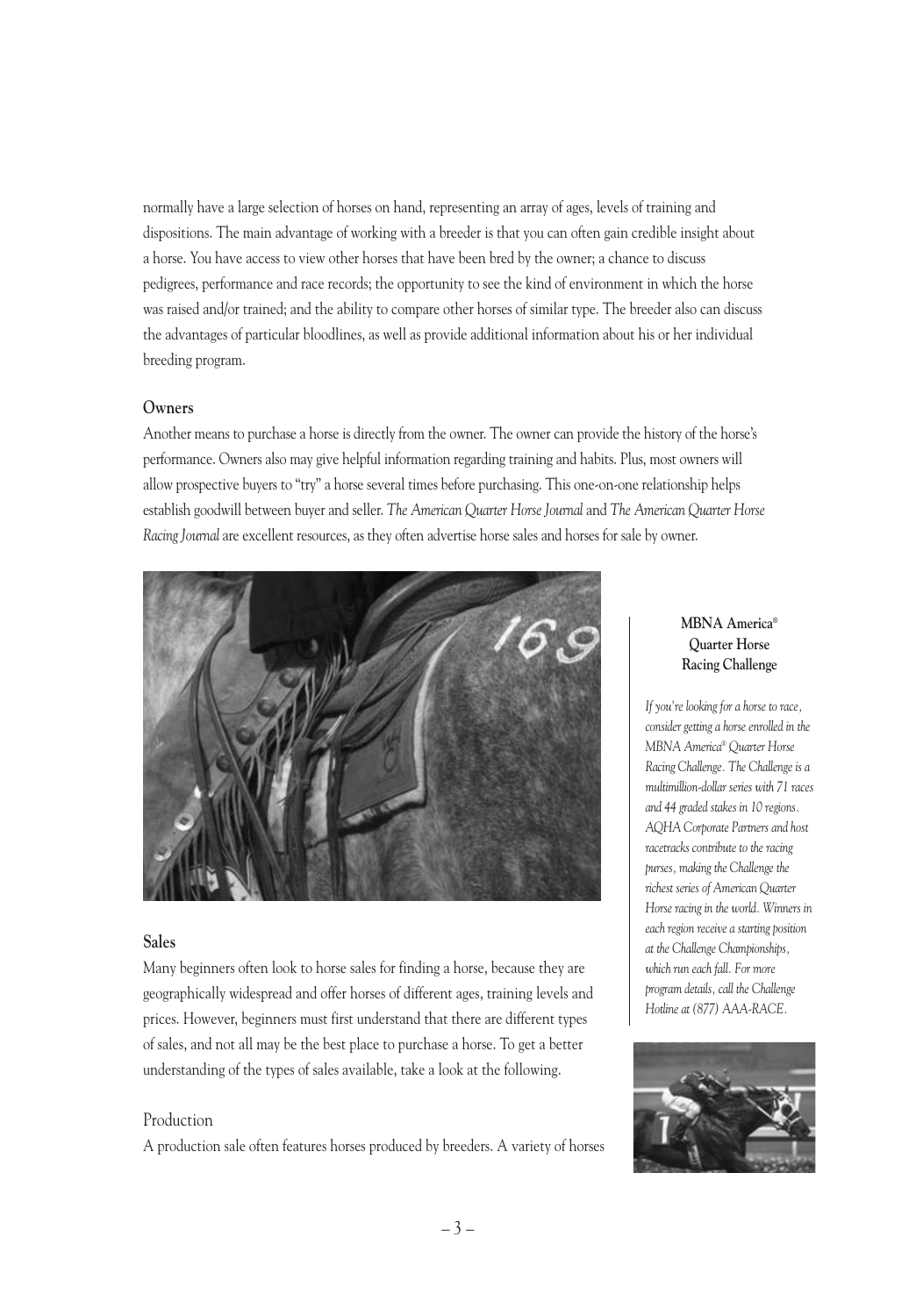may be offered, including young horses, geldings, mares and stallions. Horses in production sales are often bred similarly, or have similar purposes in mind, offering a basis for comparison. These are excellent opportunities to buy quality; however, horses with extensive training in a particular discipline may not be offered.

#### Consignment

In consignment sales, a variety of horses have been consigned by their owners to be sold. The advantage of consignment sales is that they offer horses of different ages, sex and training. The disadvantage is that these horses are obtained from a variety of backgrounds, so you may not have access to information on disposition and training level. Because there is little time to view the horse once he or she is in the ring, it is a good idea to arrive prior to the sale. If you find a horse you are interested in purchasing, try locating the owner and discussing such characteristics as disposition, health and past performance.



## Racing

Unlike any other type of sale, racing sales feature horses specifically bred for racing. The most popular type of sale features yearlings — horses between 12 and 24 months of age — who are in training to be raced as 2-year-olds. "Mixed sales" feature both racing stock and breeding stock, in addition to weanling prospects. Prices largely depend on market demand for certain bloodlines and the potential of each horse.

## Dispersal

Dispersal sales may offer a unique opportunity to purchase a breeder's lifetime efforts. Like a production sale, a dispersal ordinarily features stock owned by one particular person or entity, with the age, sex and training of the horses varying. Because this may be the first, or last, opportunity to purchase from a reputable entity, prices for these horses may be higher than at production or consignment sales.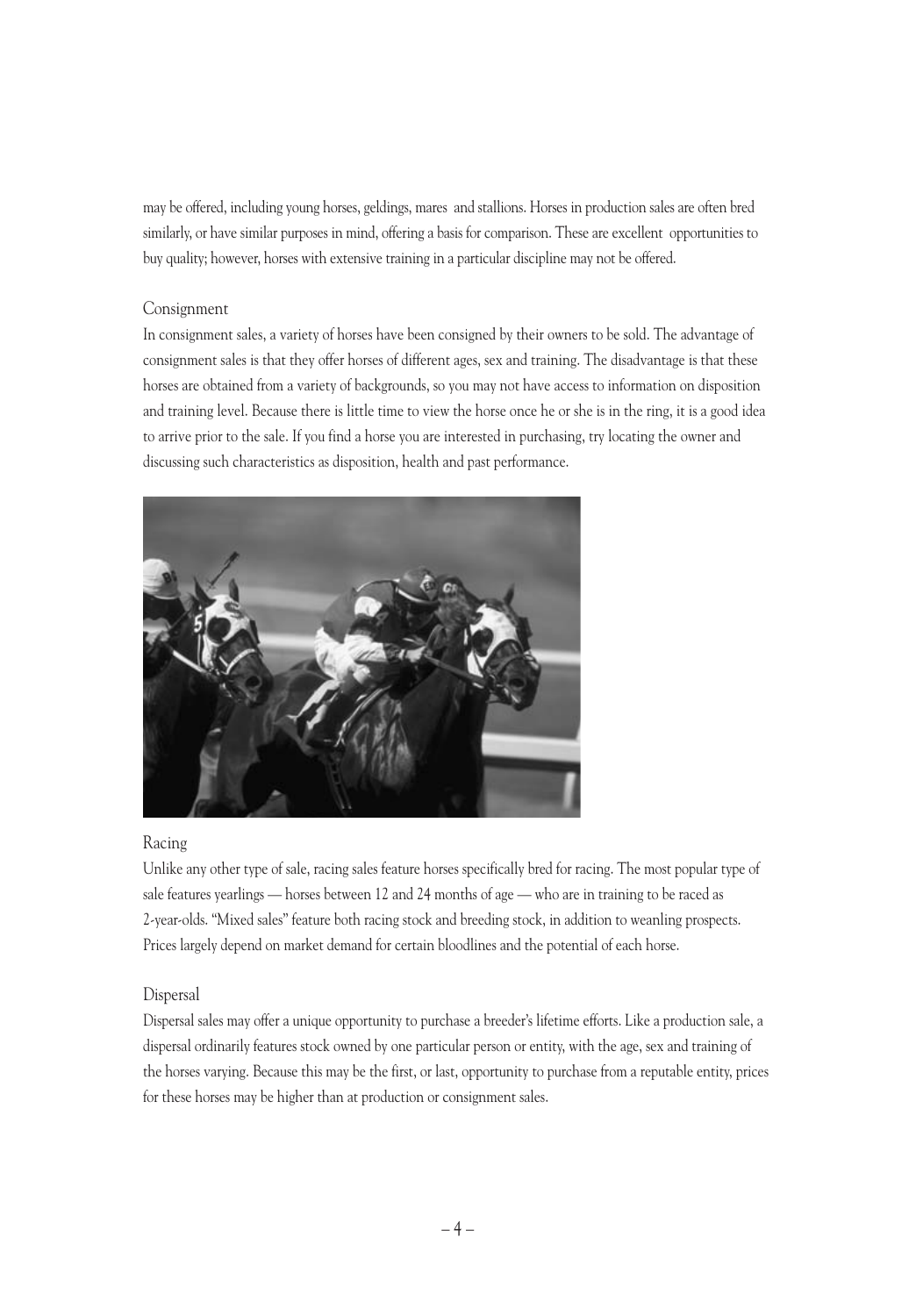Other locations for finding horses for sale include:

- *Equine listings in newspapers*
- *"Trading posts" in feed and tack stores*
- *•* The American Quarter Horse Journal *and* The American Quarter Horse Racing Journal
- *Local equine veterinarian*
- *State/Provincial American Quarter Horse Affiliates*
- *Internet*

#### **Professionals**

Professionals, such as trainers, can serve as agents for prospective buyers, in addition to training horses and instructing clients. By discussing your needs in a horse and your skills, a trainer may help locate a horse that best fits your goals. Trainers usually charge a commission for helping you find a horse.

Professionals can help beginners select a horse. The need for a consultant is two-fold. A consultant can help you locate, evaluate and negotiate a prospective purchase. A consultant also can evaluate your skill as a rider and give you information on your chosen discipline.

You can find a professional in your area by calling (877) 4aHORSE and asking for a referral to AQHA's Professional Horsemen Association, or visit *4aHORSE.com*. Beginners should try to find a professional who works well with beginners, or who has expertise in your chosen discipline.

Some helpful questions to ask a professional are:

- *What experience do you have in the horse industry?*
- *What experience do you have in my chosen discipline?*
- *Who else have you helped and what kind of success have they had under your guidance?*
- *How are your fees structured?*
- *What references do you have from other professionals?*

When you retain a professional to aid you with your riding and competition, be sure to explain your goals thoroughly to your professional, and discuss candidly how much you can afford for purchasing a horse, feed, board, veterinary care and other considerations.

## **Visiting a Breeder or Owner**

Once you have found a prospective horse to buy, there are steps you can follow to aid in the purchasing process. If you are visiting the farm of a breeder, owner or professional, it's a good idea to start by talking to the seller and establishing good rapport.

#### **4aHORSE Program**

*AQHA members and customers can call (877) 4aHORSE or log onto* 4ahorse.com *and receive a free referral to members of AQHA's 4aHORSE program. This program can give you a referral to professionals in your area who can help you with all your training needs. From training the horse to training the rider, AQHA's 4aHORSE members are respected professionals in the equine industry who have pledged to follow the program's strict code of ethics.*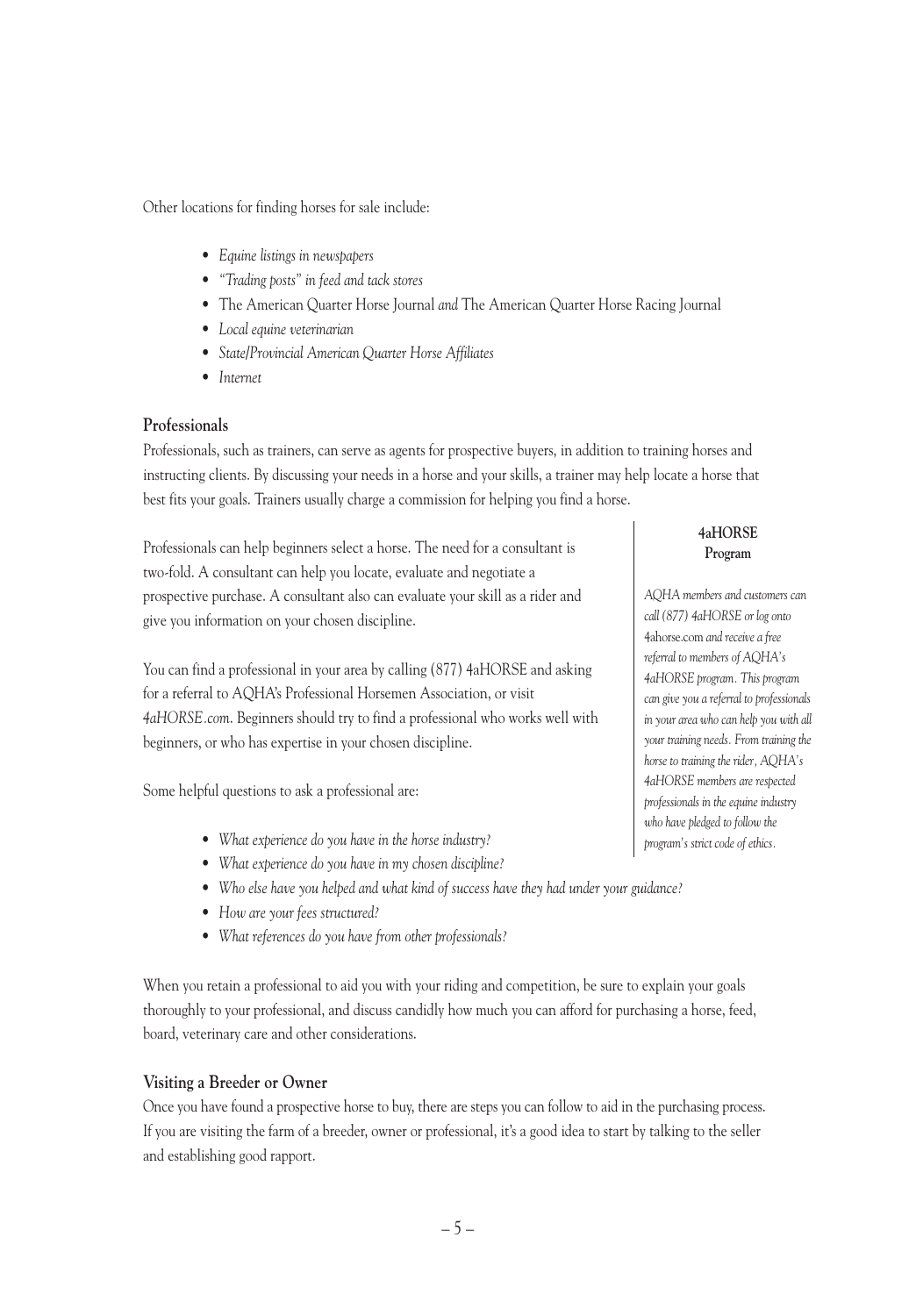Some excellent questions to ask the seller are:

- *How much has the horse been ridden during the past year?*
- *Who has ridden the horse the most trainer, amateur, youth?*
- *How easy is the horse to handle after being turned out for a while and not ridden?*
- *What kind of equipment has been used?*
- *How much training has the horse received and in what areas?*
- *Where has the horse been stalled?*
- *What type of feed and roughage does the horse eat and what is the feeding schedule?*
- *What kind of health (good, bad) has the horse had during the past year?*
- *Has the horse ever had any colic episodes?*
- *How often is the horse dewormed or shod?*
- *Does the horse have any vices (i.e., cribbing, biting, trailer shyness)?*
- *How often has the horse been away from home, and what is his behavior in different surroundings?*
- *How does the horse react when being shod, clipped or dewormed?*
- *And the best question Why is the horse for sale?*

#### **The Evaluation Process**

After you've identified and targeted a goal for yourself, and located a prospective horse, the next step is an evaluation process whereby you determine if that horse will allow you to accomplish your goal — call it determining "suitability for purpose." While it's safe to say that any horse with acceptable past performance in your chosen endeavor is suitable for purpose, even beginners should have a basic understanding of the factors that influence a horse's abilities within a given activity and utilize this information in the evaluation process. What are those factors? Generally, it can be said there are three: conformation, movement and dispostition.

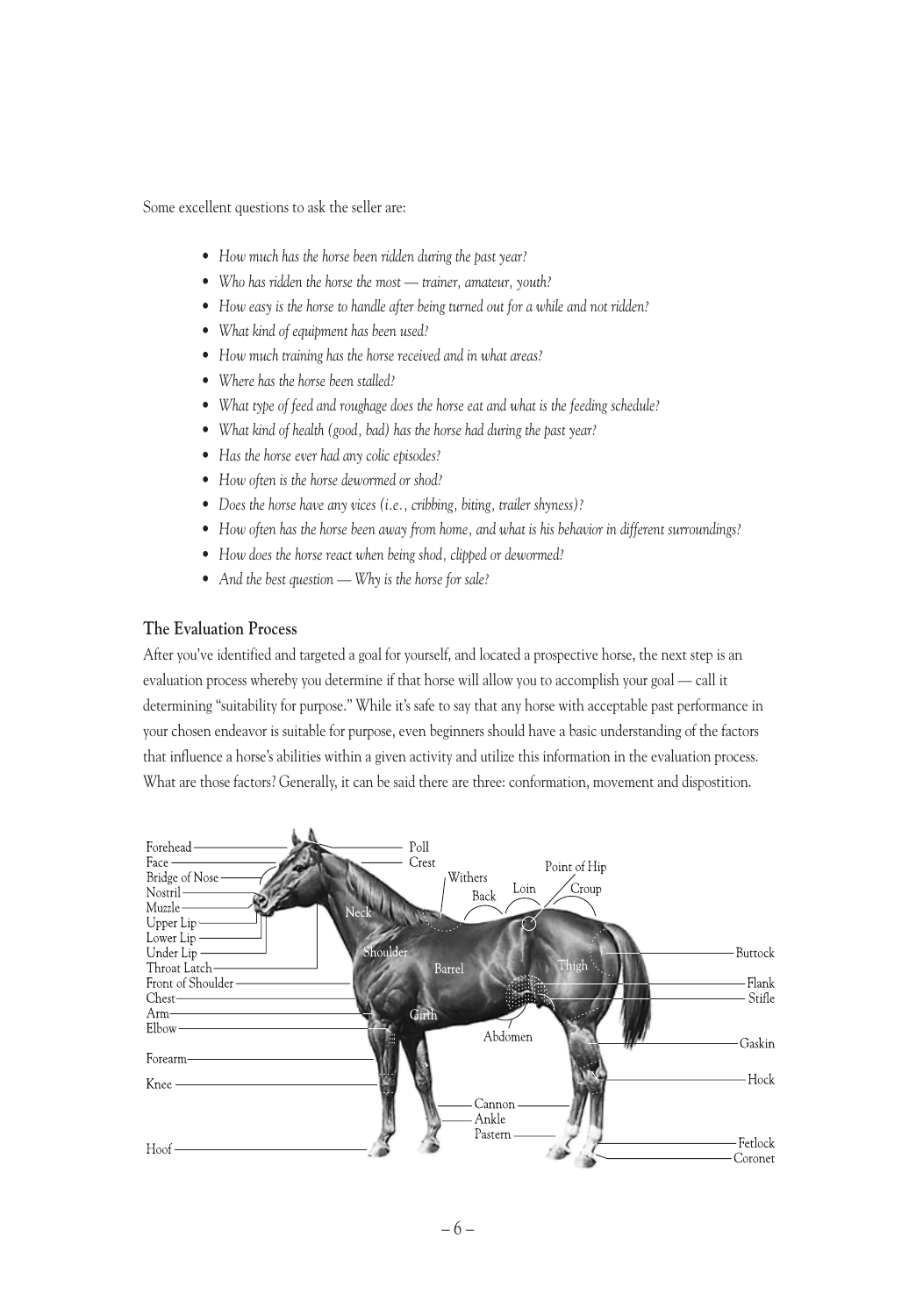#### **Conformation**

**One of the most important criteria in selecting a horse for purchase is conformation, or physical appearance.** While it could be assumed that most horses with several years' seasoning and past performance have acceptable conformation, your goal in selection should always be to find the best conformed horse possible, regardless of past performance. The reason? Horses with less-than-perfect conformation may encounter health problems as they mature or when stressed by competition.

Rating conformation depends upon objective evaluation of the following four traits: balance, structural correctness, degree of muscling, and breed and sex characteristics. Of the four, balance is the most important, and refers to the structural and aesthetic blending of body parts. Balance is influenced almost entirely by skeletal structure.

To gain a better understanding of ideal balance in an American Quarter Horse, there are several helpful ratios that may be drawn in your mind's eye. Start by viewing a horse from its profile, and imagine a straight line determining length of back (the distance from point of withers to croup) and one along the length of underline (point of elbow to stifle). Ideally, the length of back should be one-half that of the underline. Next, draw an imaginary line down the top line of the neck (the distance from poll to withers) and the bottom line (the distance from throat latch to neck/shoulder junction). Ideally, the top-to-bottom-line ratio of neck should be 2-to-1. Horses who deviate greatly from these two important ratios, becoming 1-to-1, are often deemed unbalanced.

What causes the deviations? Nothing is more critical to balance than slope of shoulder. When the shoulder becomes more vertically sloping, or "straighter," it shortens the top-to-bottom-line ratio of the neck. The withers move forward as the shoulder becomes straighter, resulting in a longer back. Thus, the straight-shouldered horse has the appearance of being a tube.

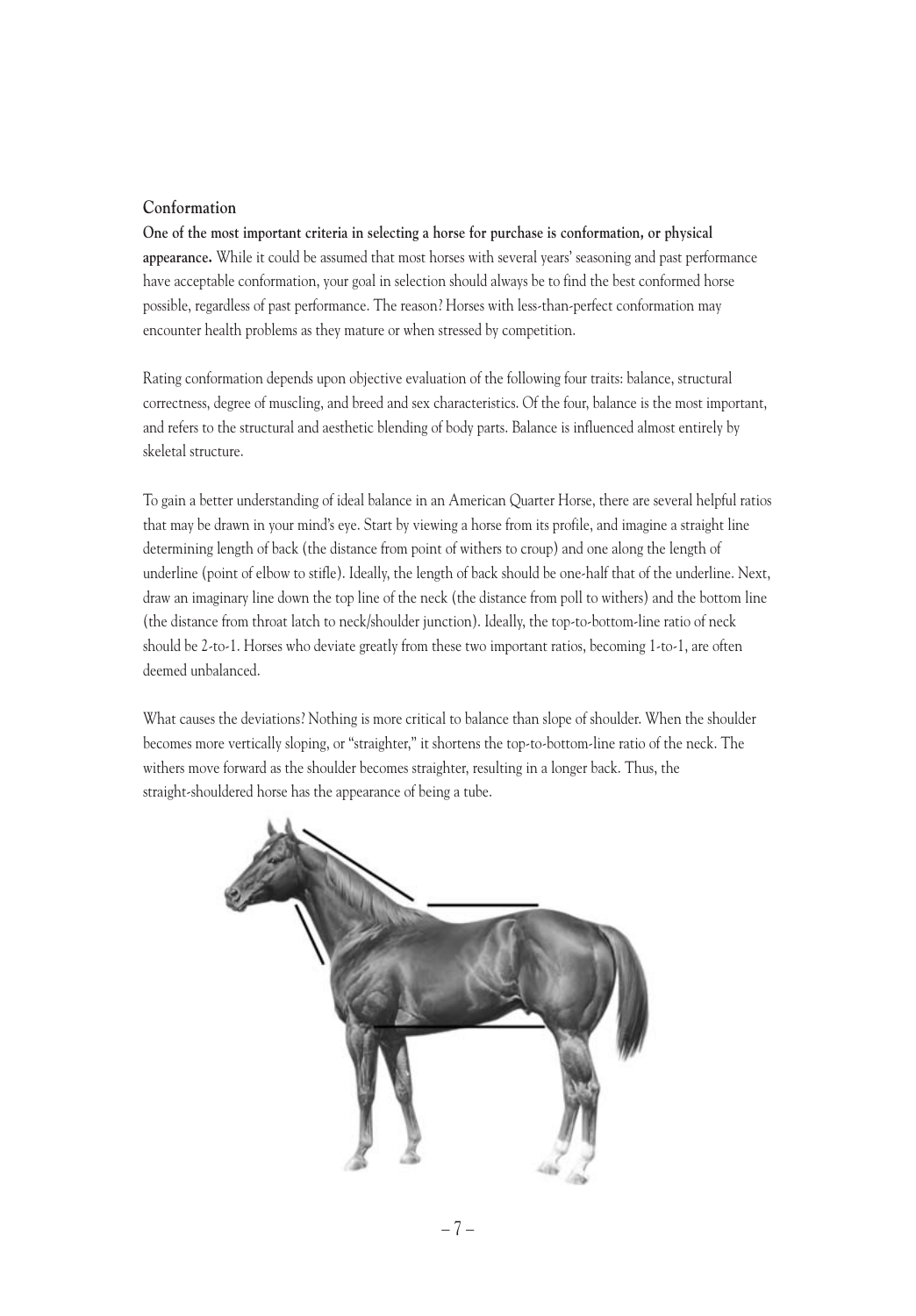Since a short top line and long underline are desirable, it is incorrect to compare shorter horses to taller horses, because horses of different sizes should not have the same length of body or underlines. The ratios are important in determining balance, and these are directly affected by the slope of the shoulder. Moreover, when the shoulder is straight, other structural angles in a horse's body become straight, resulting in a horse with a short, steep croup, straight stifle and straight pasterns. These latter traits are undesirable and contribute to a horse's lack of balance.

As balance is directly related to structure, the poorly balanced horse often lacks structural correctness and fundamental soundness. In general, the angle of the pasterns will correspond almost identically with the angle of shoulder, so that a horse with too much slope to his or her shoulder also has weak, sloping pasterns. This condition, called "coon-footed," may be so severe as to allow the horse's fetlocks to hit the ground as the horse moves. The ideal slope of shoulder is approximately 45 to 50 degrees; however, the angle may vary from ideal. You should not be overly influenced in demanding exact degree of slope of shoulder. Instead, concentrate on balance and blending of structure.

Once you have evaluated a horse's overall balance, then structure, muscling, and breed and sex characteristics can be more definitively evaluated by examining individual body components, starting with the horse's head.



#### Head

A horse's head provides insight into a horse's total conformation, as well as his or her behavior. In general, there is no physiological benefit to having a "pretty head" on a horse. However, most people don't like an "ugly head" on a horse, so selection is based upon beauty. What makes an attractive head? The set of ears, shape of eye, size of nostril, depth of mouth and overall proportionality of the head are important considerations.

Another useful tip in evaluating a horse's head is to visually measure the distance from the horse's poll to an imaginary horizontal line between the eyes. Ideally, this distance is approximately one-half the distance from the horizontal line to the midpoint of the nostril. Thus, the eyes will be positioned one-third the distance from the horse's poll to muzzle. When the width across the orbit of the horse's skull is measured, that distance should be almost identical to the

distance from the poll to the line between the eyes. The ears should be proportional to the horse's head and sit squarely on top of the head, pointing forward with an alert appearance. Any deviation in placement or carriage of the horse's ears detracts from the beauty of the head, and thus, the horse's overall beauty. Because horses are proportional, length of head is the same percentage of height for both tall and short horses. Therefore, the term "long headed" is somewhat a misnomer, as long heads are simply indicative of tall horses.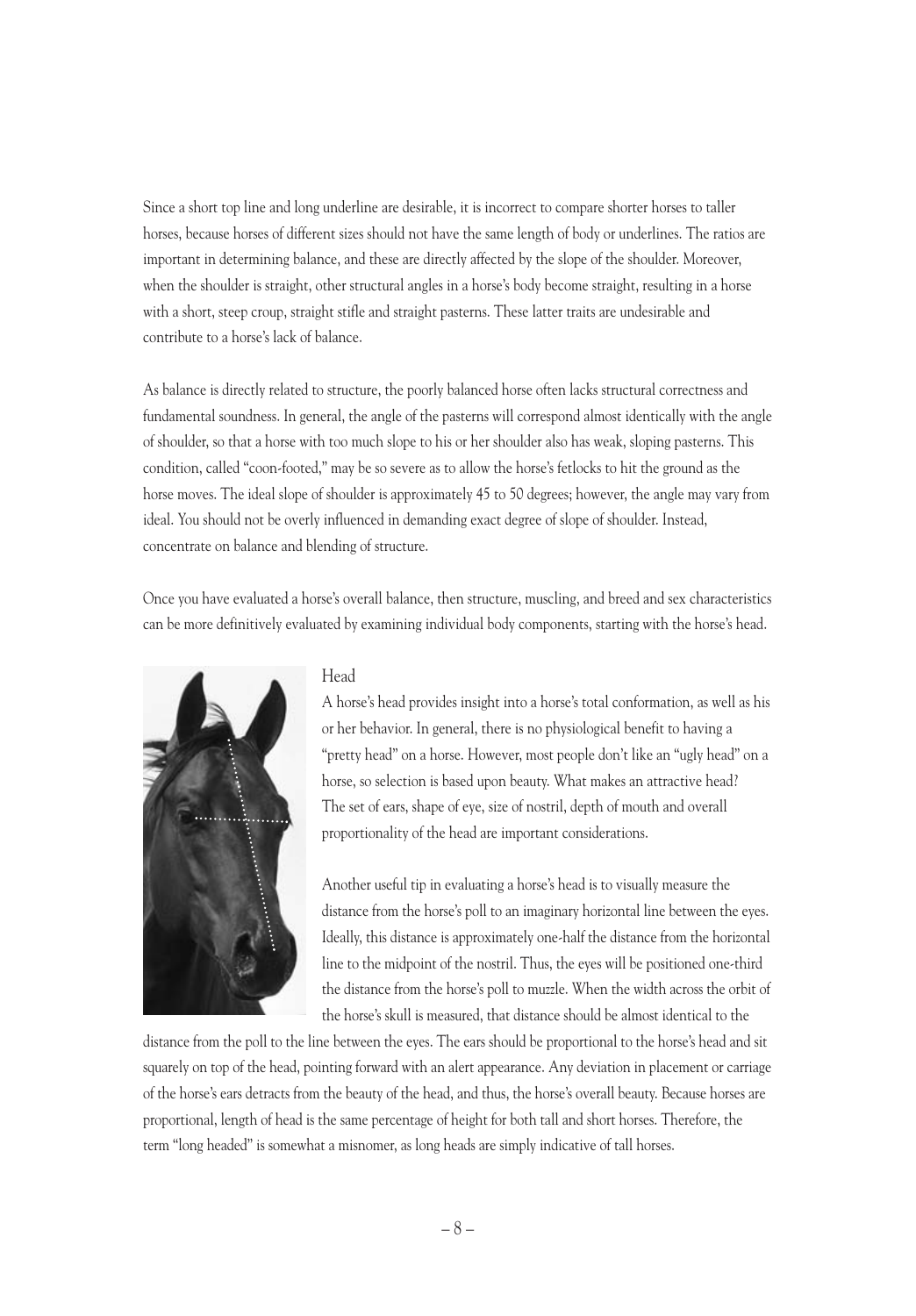The head has qualities that are important when evaluating other factors, including behavior. Most notably, the eye provides insight into a horse's disposition. Large, quiet, soft eyes normally indicate a docile disposition, while small, "pig" eyes are associated with horses that are sullen and difficult to train. Look for a bright, tranquil eye with a soft, kind expression.



For American Quarter Horses, bulging, well-defined jaws are preferred, particularly in stallions, who are naturally deeper and bolder-jawed than mares. Pretty-headed horses will always have a well-defined muzzle, flaring into a refined chin and prominent jaw. For beauty's sake, look for large, flaring nostrils. Regarding depth of mouth, many horsemen indicate that the shallower the mouth, the softer and more reactive the horse. Guard against horses who are thick-lipped and heavy across the bridge of the nose, for these are often less responsive to the bridle. Finally, make sure the horse is not parrotmouthed (upper teeth in front of and over the lower teeth) or monkey-mouthed (lower teeth in front of the upper teeth).

#### Neck

After evaluating the horse's head, move on to the neck. The throat latch should be trim and refined, with the depth being equal to one-half the length of the head. If the horse is thick in the throat latch, flexion at the poll is restricted, and thus, the horse may be prevented from carrying his head correctly during competition because of an inability to breathe correctly.

Some horsemen talk about "long, thin necks," when in reality, priority should be given to horses with an appropriate top-line to bottom-line neck ratio. Again, the top line of the neck to bottom line should be 2-to-1 on a balanced horse. Invariably, horses with shorter necks are shorter-bodied, and because the horse is connected from its poll to tailset, a horse with a shorter neck may lack the flexion and suppleness desired for more advanced training.

#### Shoulder

In addition to overall balance, the slope of the shoulder influences the length of stride. Thus, the straighter the shoulder, the shorter the stride. The angle of shoulder and pastern also serve to absorb shock when the horse moves.The straight-shouldered horse also will be shallow-hearted, as measured from top of withers to chest floor. Unlike the balanced horse, with legs that will measure approximately the same length as depth of heart, the straight-shouldered horse's legs will be longer than depth of heart. A straight-shouldered horse will always feel rough when ridden compared to a horse with a desirably sloping shoulder.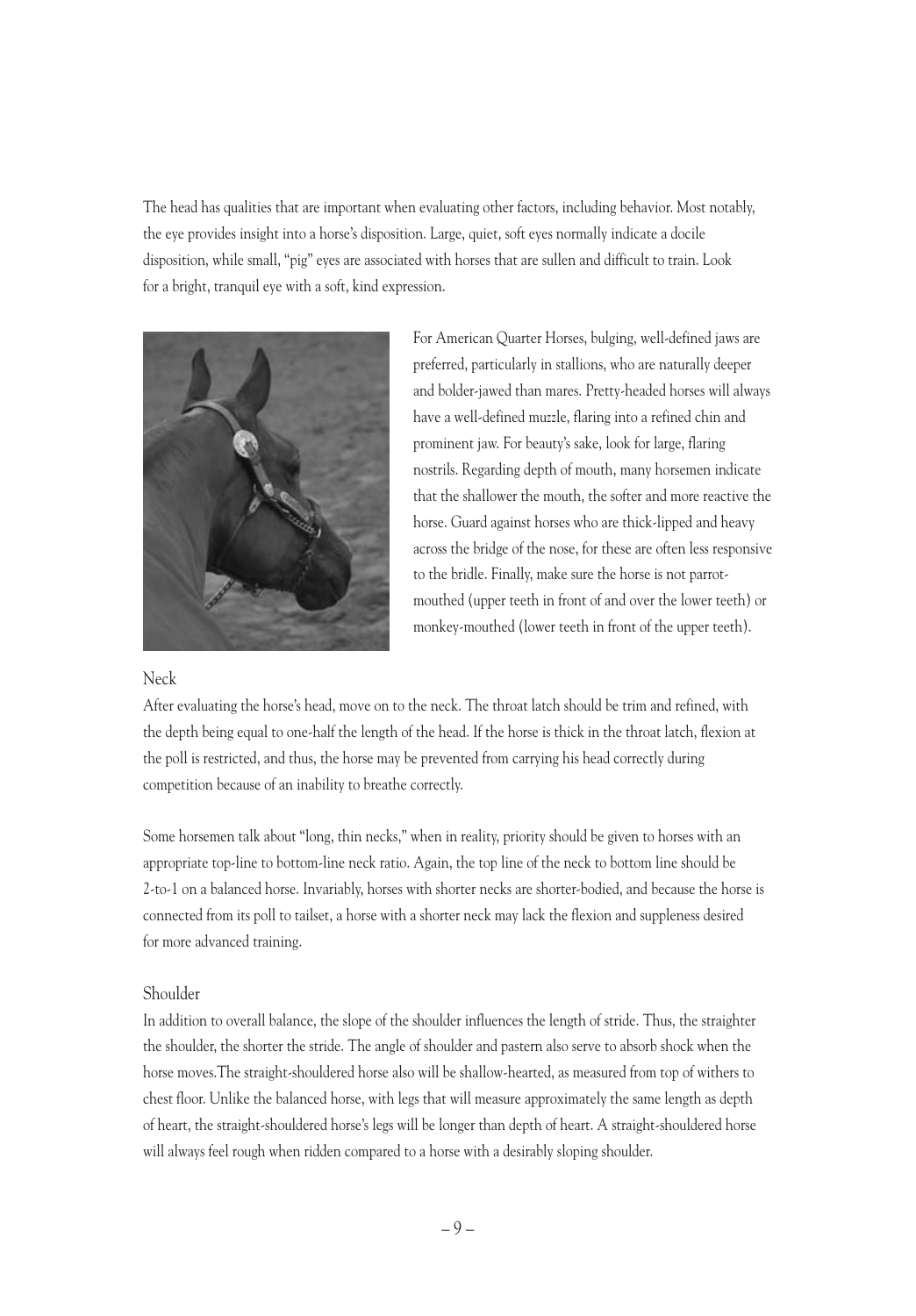#### Withers

The ideal withers are sharp, prominent and slightly higher than the horse's hindquarters or croup. A balanced horse will appear to be sloping downhill from front to back. When the withers are higher than the croup, the hindquarters are properly positioned under the body and contribute to athletic ability. Strength of the top line, over the back, loin and croup, also is important in athletic ability and overall balance and soundness.

#### Barrel

As you view a horse from the front, always evaluate spring of rib and depth of heart, as they indicate athletic capacity. Select against horses who have a "pinched," flat-ribbed look, who do not have a rounded, convex look to their rib cages.

#### Hindquarters

When viewed from the side, the hindquarters should appear square. How the corners of the square are filled in will depend on the breed, with American Quarter Horses being more desirably muscled when the hindquarters complete the square. The croup should not be too flat (resulting in too much vertical action in movement) nor too steep (associated with a collected, but very short, choppy stride).

The ideal American Quarter Horse has a hindquarter that is as full and as long from across the horizontal plane of the stifle as it is from point of hip to point of buttocks. Muscling is an important criteria in judging conformation of American Quarter Horses. It is important to realize that muscling is proportional (i.e. as one muscle in the body increases, total muscle mass increases). Horses visually appraised as heavily muscled

generally have greater circumference of forearm, gaskin and width of hindquarter than lightly muscled horses. The horse is a balanced athlete that is muscled uniformly throughout.

#### Feet and Legs

Structure of feet and legs are major considerations when evaluating a horse's conformation. When standing beside the horse, drop an imaginary line from the point of the buttocks to the ground. Ideally, that line should touch the hocks, run parallel to the cannon bone and be slightly behind the heel. The horse with too much angle to his hocks is **sickle-hocked,** and the horse that is straight in his hocks is **post-legged.**

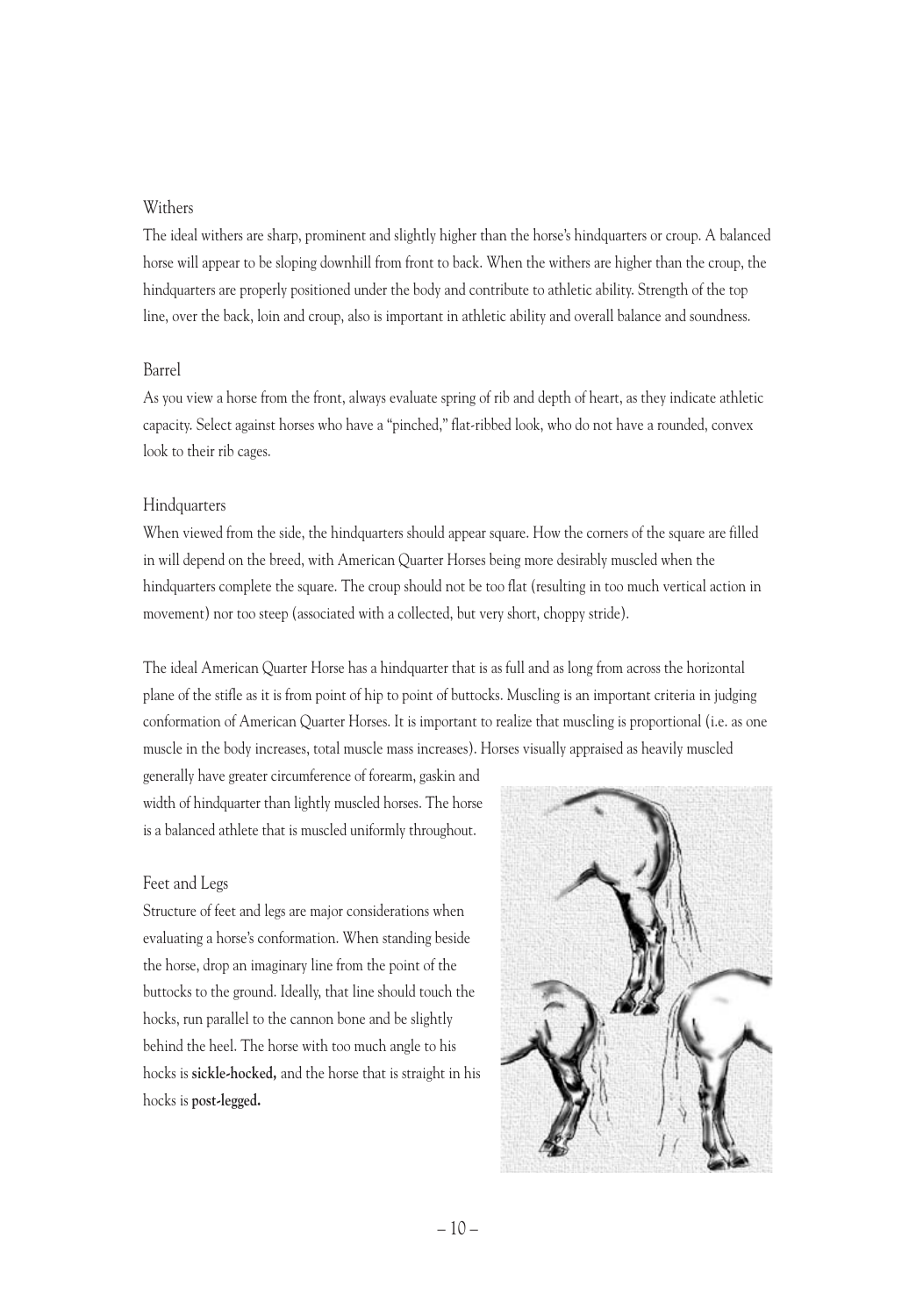Ideally, when viewed from the rear, any horse should be widest from stifle to stifle. Another imaginary line from the point of the buttocks to the ground should bisect the gaskin, hock and hoof. It is not critical that a horse be perfectly straight from the ankles down as viewed from the rear. In fact, most horses naturally stand with the cannons parallel and toe out slightly from the ankles down. This allows the horse's stifle to clear his ribcage in flight, resulting in a longer-striding, free-moving horse. However, when a horse is bowed inward at the hocks and the cannon bones are not parallel, it is **cow-hocked.** The horse that is cow-hocked has a tendency to be weak in the major movements that require work off the haunches such as stopping, turning, sliding, etc. Occasionally, there are horses that actually toe-in behind and are **bow-legged,** most of which are very poor athletes.





The horse should stand on a straight column of bone with no deviation when viewed from the side. A horse that is "over at the knees" is **buck-kneed,** and the horse that is "back at the knees" is **calf-kneed.** Calf-kneed is the most serious condition since the knee will have a tendency to hyper-extend backward.

When the horse is viewed from the front, an imaginary line from the point of the shoulder to the toe should bisect the knee, cannon bone and hoof, with the hoof pointing straight ahead. When a horse **toes out,** it is **splay-footed** and the horse will always **wing in** when traveling. When a horse **toes in,** it is **pigeon-toed** and that horse will always **paddle out.** The most serious of these is the horse that wings in. If the cannon bone is off-centered to the outside, it is **bench-kneed.**

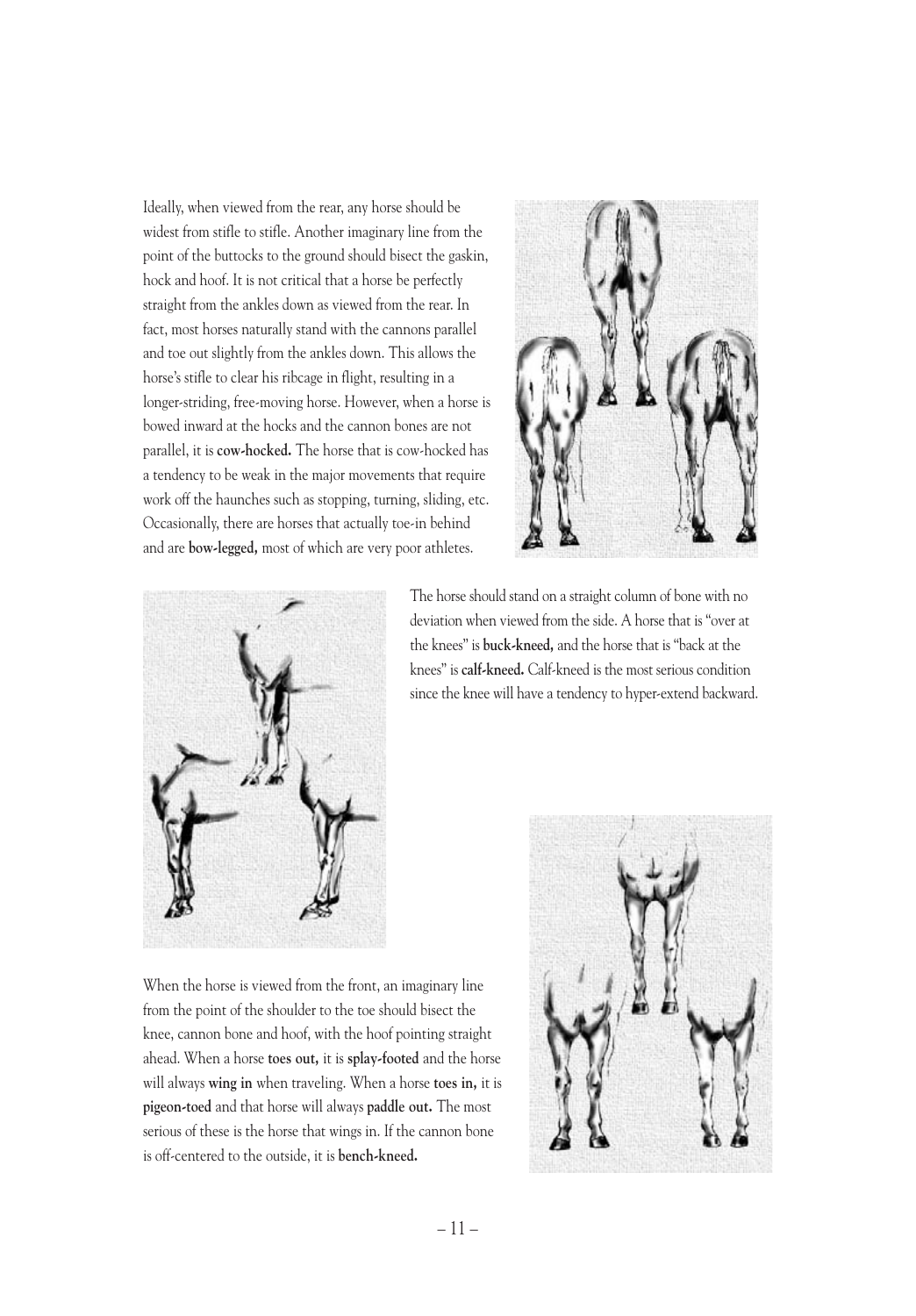#### Soundness and Structure

**All horses should be serviceably sound.** In young animals, there should be no indication of defects in conformation that may lead to unsoundness. An unsoundness is defined as any deviation in structure that interferes with the usefulness of an individual. **Many horses will have blemishes — abnormalities that may detract from the appearance of the animal — but are sound.** You should become familiar with all of the common unsoundnesses and learn to recognize them.

#### **Riding and Movement**

**After a basic evaluation of conformation, the next step is evaluating a horse's movement.** Movement is an important criteria, particularly when selecting a horse for performance events, as most arena classes place some level of preference on movement.

For even a beginning recreational rider, a horse should at least walk, trot, lope, and accept leads in both directions. The horse should stop easily when asked "whoa" by the rider and yield to leg aids. Ideally, horses should also demonstrate the following:

- *The walk must be alert, with a stride of reasonable length in keeping with the size of the horse.*
- *The trot should be square, balanced and with straight, forward movement of the feet.*
- *The lope should be a natural, three-beat stride and appear relaxed and smooth. Horses should accept both leads and change with little difficulty.*

In selecting a horse for arena performance, consider the following criteria:

**Western —** The horse should have a free-flowing stride of reasonable length in keeping with conformation. The horse should cover a reasonable amount of ground with little effort and carry his head and neck in a relaxed, natural position, with the poll level with or slightly above the level of the withers. Ideally, the horse should have a balanced, flowing motion and be responsive to the rider's commands, yet smooth in transition of gaits and leads.

**English —** The horse should move with long, low strides reaching forward with ease and smoothness, being able to lengthen stride and cover ground with relaxed, free-flowing movement. Horses should be obedient, have a bright expression with alert ears and respond willingly to the rider with light leg and hand contact. When asked to extend the

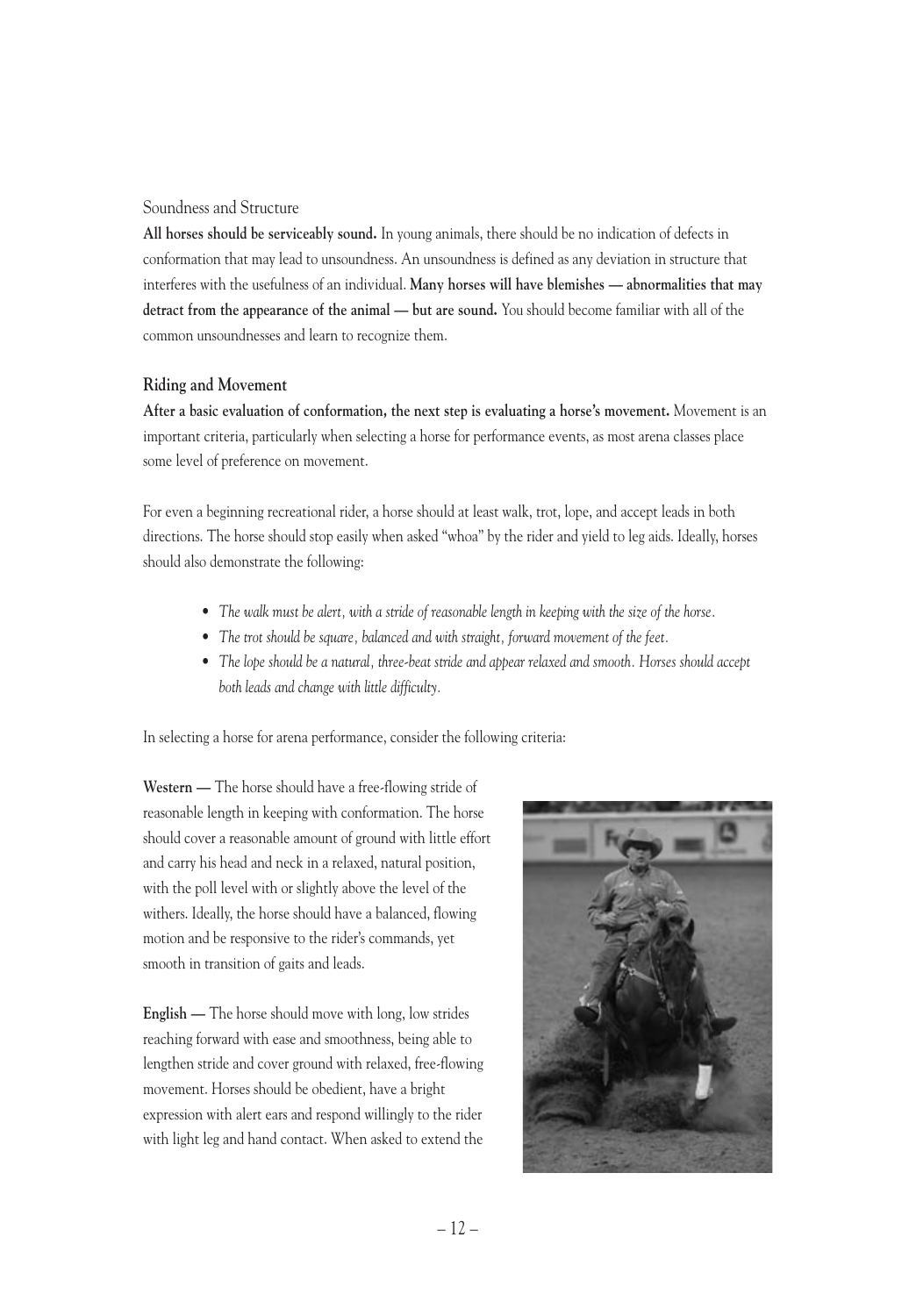trot or canter, the horse should move out with the same flowing motion. The poll should be level with, or slightly above the withers. The head should be slightly in front of, or on the vertical.

**Reining or similar advanced disciplines —** The horse should be willfully guided or controlled with little or no apparent resistance and be responsive to the rider's commands. Any movement on his own must be considered a lack of, or temporary loss of, control. The horse should be smooth, demonstrating finesse, attitude, quickness and authority in performing various maneuvers while using controlled speed.

## **Disposition**

**Probably the most important and most abstract aspect of the evaluation process is determining a horse's disposition.** While American Quarter Horses have been selectively bred for generations for good disposition and most often possess an inherently gentle nature, you still must place importance on this in the selection process. The reason? While a horse may be impeccably conformed and move like a champ, he still may not possess the correct frame of mind that will allow both you and the horse to realize your true potential.

**Evaluating disposition is particularly important for beginners.** It can be frustrating to ride a horse who simply isn't cooperative. The rider may lose confidence and become afraid — the horse simply becomes confused. Often, both problems multiply if not corrected via professional help.

While evaluating some conformational traits may help determine disposition, the best method is seeing how a horse behaves when being groomed, saddled, ridden and trailered. While the seller's opinions may be helpful, use your own eyes. Observe the horse being groomed, saddled and trailered. Does the horse:



- *•Stand quietly when approached by the seller and yourself, or does he flinch or draw back?*
- *•Halter or bridle without difficulty?*
- *•Paw, set back or lie down when tied?*
- *•Accept the saddle?*
- *•Stand patiently as a rider mounts?*
- *•Load easily into a trailer?*

Any signs of nervousness, pawing, bucking in place, biting or refusal to comply during grooming, saddling or trailering should be considered faults on the part of the horse. Since the horse may respond correctly with the owner, ask the owner if you may perform these tasks yourself, if you feel comfortable doing so.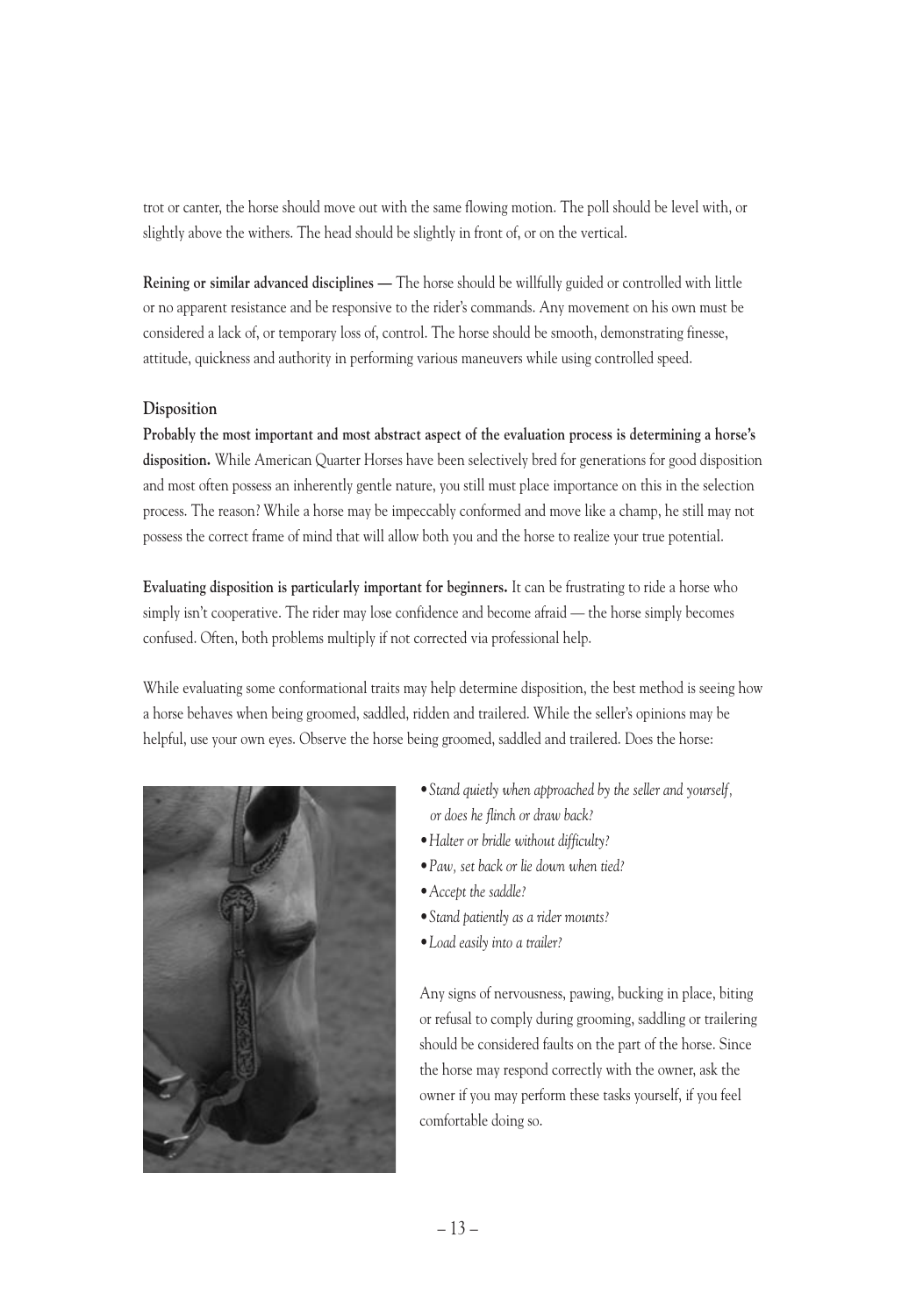Next, evaluate the horse's disposition during riding. Does the horse:

- *Walk, trot and lope, and accept these gaits willingly?*
- *Take both right and left leads easily?*
- *Respond and stop when asked to whoa, or when pressure is applied to the bit?*
- *Back without straining against the bit?*
- *Follow your commands, or act on its own?*

The horse's disposition during riding is largely dependent upon the rider's skill. While beginning riders may experience varying levels of resistance or loss of control when performing the aforementioned tasks, at no time should the horse buck or act as if he is running off. Ideally, the horse should perform all requirements willingly, with little or no resistance on the bit. Any bracing or straining against the bit should be considered faults.

If you are a beginner, or even an intermediate horse person, it is always a good idea to have a professional with you if you choose to groom, saddle or ride a horse. Ask the owner if your professional can ride the horse. As with any diagnostic process, you are always better off with a second opinion.

A good thing to keep in mind through the entire evaluation process is this: Remember that you are buying not only a horse, but a relationship with a horse. All horses have different personalities, and it's your goal to find a horse that best complements your personality. While conformation, behavior and movement all play a role in the horse's suitability for purpose and personality, the final analysis often relies on one simple question: How am I getting along with this horse? The answer often is derived strictly from intuition.

## **Purchasing a Horse**

## **Purchase Exam**

If a horse seems like a good prospect and meets your approval through the evaluation process, **you may want to arrange to have a purchase examination performed by an experienced equine veterinarian.** You can contact the American Association of Equine Practitioners at (800) GET-ADVM ((800) 438-2386) to find an experienced Equine Veterinarian in your area.

The purchase exam may involve X-rays and a variety of diagnostic techniques, but all should include examinations of the following:

- 
- *Nose Legs*
- 
- 
- *Tail (for compliance with AQHA rules) Hocks and knees*
- *Eyes and head Back and neck*
	-
- *Mouth and teeth Ankles and hooves*
- *Ears Heart and lungs*
	-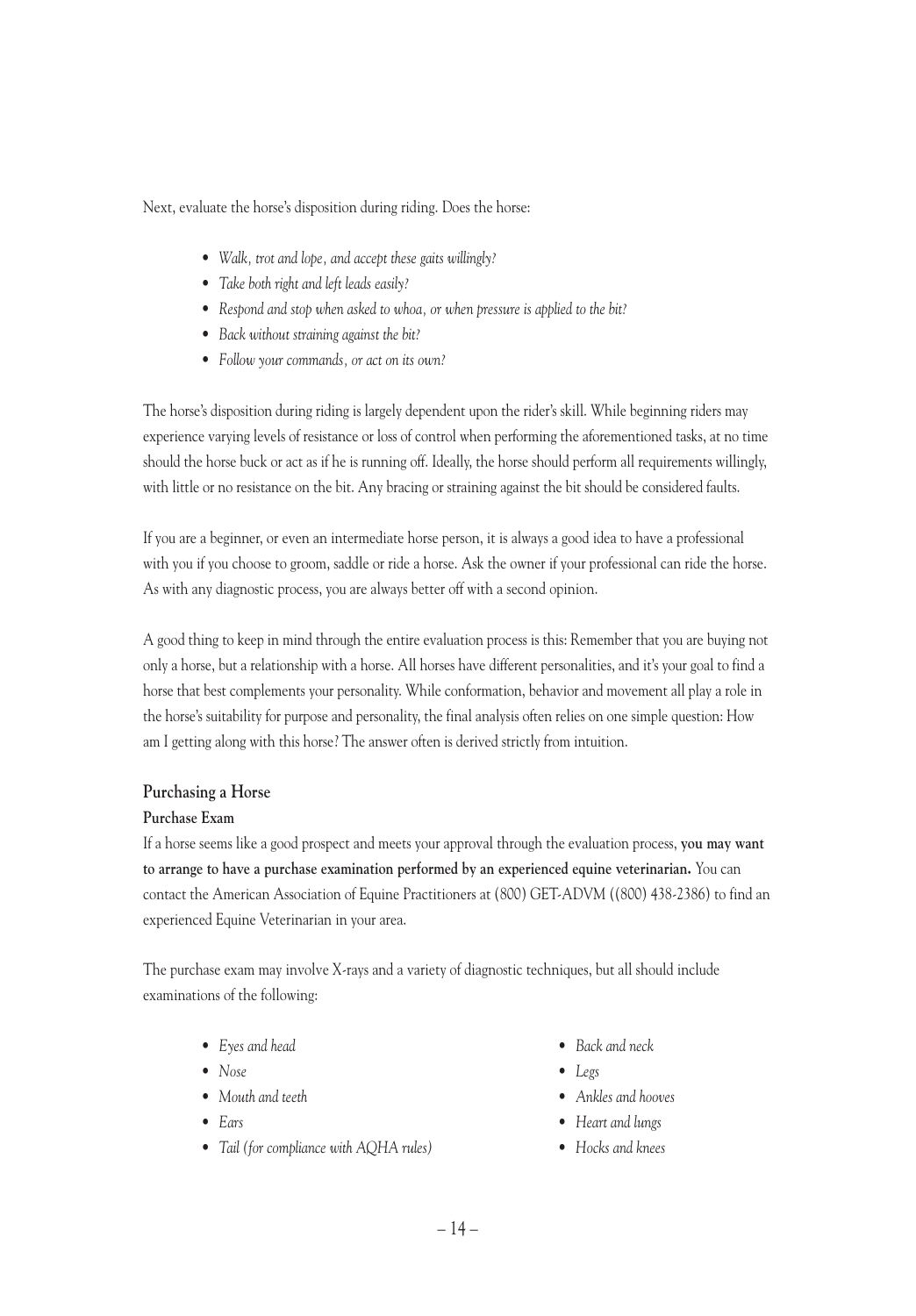

Although the veterinarian's findings may or may not affect your buying decision, it is always a good idea to have a purchase exam performed in order to have an experienced medical professional evaluate a potential purchase.

## **Physical Conditions to be Cautious of when Buying a Horse Your Guide for Future Reference**

#### **Condition:** Laminitis (founder)

**Symptoms:** Inflammation of the hoof, usually affecting front feet. Affected horse stands with hind feet bunched together under the body with head low and back arched, rocking. Front feet are placed forward so weight is on heel of the foot. Difficult to get horse to move, and then gait is shuffling. Noticeable heat rings on horse previously affected.

**Cause:** Numerous factors that may include excessive consumption of grain, water and grass; concussion to the feet due to hard work or fast work on hard surfaces; symptomatic infections.

**Treatment:** Reduced diet, anti-inflammatory drugs.

**Affect on use:** May reoccur but can be managed if caught early. Horses with laminitis may be used for light riding depending on the severity of the condition.

## **Condition:** Navicular disease

**Symptoms:** Both front feet affected. Horse stands with both feet too far in front or points alternately with affected toe. When walking, the affected toe lands first resulting in a choppy stride. Bone and tendons develop adhesions that cause pain and lameness.

**Cause:** Upright conformation may weaken the navicular bone resulting in misalignment of bones in feet and pasterns. Excessive concussions to the hoof also may increase chances of navicular disease.

**Treatment:** Anti-inflammatory drugs, corrective shoeing. Neurectomy (cutting of nerve to delete pain) offers a more permanent solution.

**Affect on use:** Amount of work dictates suitability. The more stressful the workout, the higher the chance of a horse going lame.

## **Condition:** Parrot-mouth

**Symptoms:** Overlapping of the upper jaw, resulting in overgrown front teeth, malnutrition.

**Cause:** Inherited condition.

**Treatment:** Little can be done to rectify the problem.

**Affect on use:** Horses such as these have difficulty eating. AQHA will issue registration certificates for horses who have this condition. However, horses with this condition, foaled on or after January 1, 1992, shall have this condition designated on their registration certificate and the records of AQHA. It is the responsibility of the owner to report said condition to AQHA upon its discovery.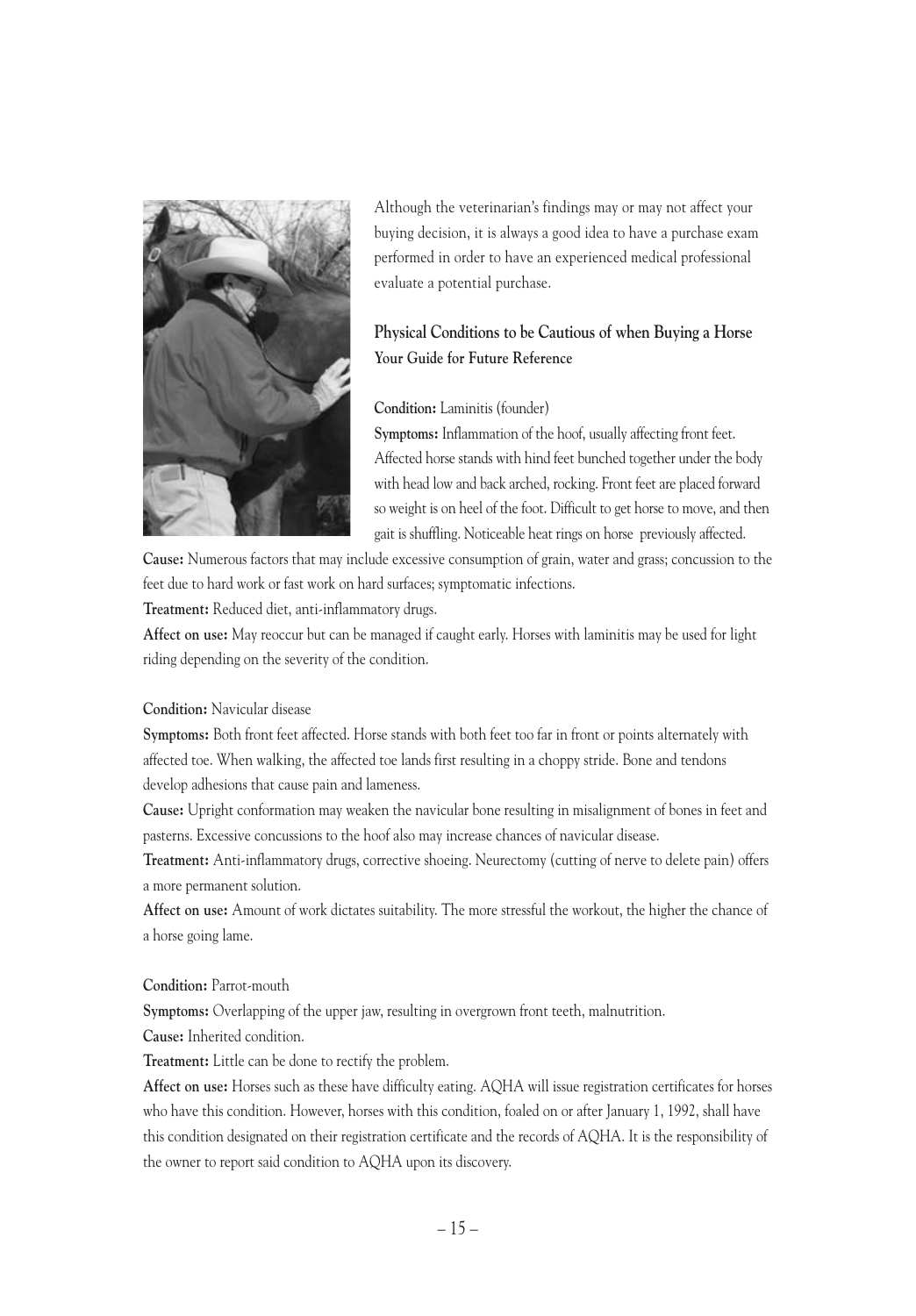**Condition:** Ringbone

**Symptoms:** Lameness, swelling of pastern area.

**Cause:** New bone growth at surface of pastern bones resulting from trauma to joints by excessive use or direct blows to pastern areas.

**Treatment:** Can be verified through X-ray. Anti-inflammatory drugs, rest and denervation. **Affect on use:** Lameness may result with ringbone, restricting activities.



**Condition:** Cryptorchid **Symptoms:** One or both testes haven't descended into scrotum; aggressive behavior in geldings; subfertile stallions. **Cause:** Blockage prevents testicle(s) from descending; inherited condition. **Treatment:** Surgical removal of retained testicle(s); castration. **Affect on use:** This condition does not pose a threat to a horse's

performance. AQHA will issue registration certificates to stallions that are cryptorchid. However, stallions with this condition, foaled on or after January 1, 1992, shall have this condition designated on their registration certificate and the records of AQHA. It is the responsibility of the owner to report said condition to AQHA upon its discovery.

#### **Condition:** Hyperkalemic periodic paralysis (HYPP)

**Symptoms:** Unpredictable attacks of paralysis, muscle tremors, shaking, trembling and weakness. Attacks can range from mild to severe and, in some cases, cause collapse and/or death.

**Cause:** Hereditary genetic defect that affects the muscle cells' balance of sodium and potassium. Defect has been traced to the stallion Impressive.

**Treatment:** HYPP can be managed by proper diet, exercise and medication. A DNA test has been developed to identify horses carrying the defective gene.

**Affect on use:** With proper management, horses afflicted with HYPP can lead productive, useful lives. AQHA regulations require that a statement of possible HYPP inheritance be placed on all registration certificates of foals traced to Impressive born after January 1, 1998. The statement will recommend testing to determine if the foal has the genetic defect. If the foal's genetic tests show it does not carry the defective gene, the statement on the registration certificate will be removed and replaced with an N/N designating the foal does not have the defective gene. Breeding horses descending from Impressive that have already been tested and listed as N/N will not need to have their foals tested, and the foals will have N/N on their registration certificate.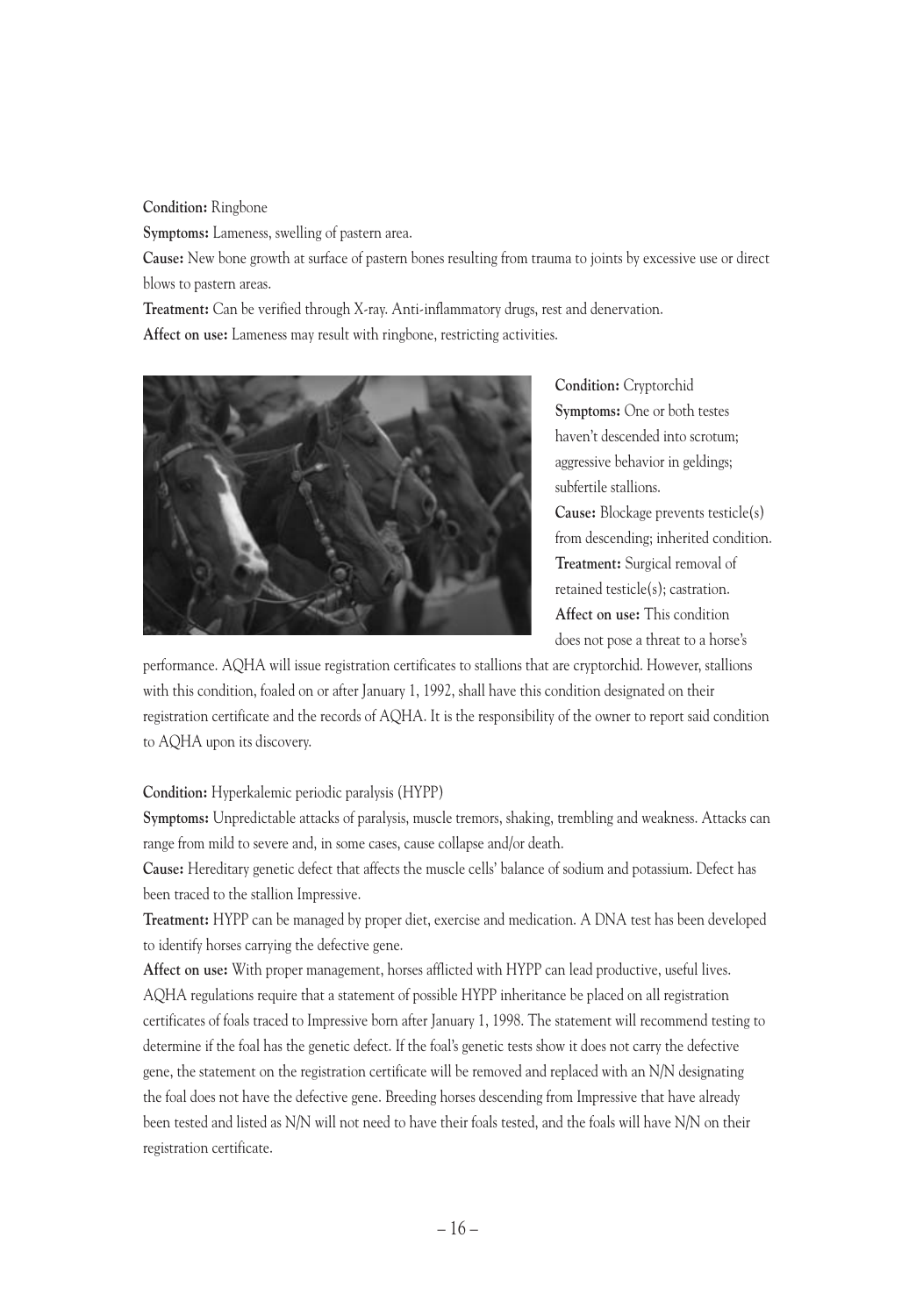#### **Price**

All things considered, your goal is to purchase the most broke, seasoned horse you can afford with suitable conformation, disposition and movement. Keep in mind, however, that a broke and unsound horse is likely less valuable than an unbroke and sound horse. Look for the horse that is the closest to ideal. Keep in mind that seasoned geldings are best suited for beginners, as they tend to be more gentle.

Also take into consideration pedigrees and past performance. Pedigrees and performance records may add value, but how do they relate to your intended use? For example: a racehorse that has won money on the track may not be suitable as a recreational riding horse. Always keep your ultimate goal close at hand when discussing purchasing price with the owner. If the horse doesn't fit your objectives, don't invest your money.

As a rule, pricing is based upon the following factors, so a good understanding of their relationship to price is in order:

- *Level of training More training normally means a higher price.*
- *Pedigree The closer and more often a horse has accomplished performers in his or her pedigree, the higher the price.*
- *Past performance Greater levels of past performance normally mean higher prices.*
- *Sex Stallions and mares are normally higher priced, due to reproductive potential.*
- *Age Young horses (1-4 years of age) are often higher priced due to their "potential," although horses above the age of 10 may be more valuable due to seasoning or suitability for purpose.*

In the end, the amount of money you will likely pay for a horse is directly related to the goals established at the beginning of the buying process. Although there is no concrete formula for pricing, the following are acceptable ranges which you can expect to pay:

- *Recreational, broke, gentle gelding: \$1,000 to \$3,000*
- *Arena performer, suitable for local competition as evidenced by past performance: \$3,000 to \$7,500*
- *Arena performer, skilled for national competition as evidenced by past performance: \$10,000 and upward*

#### **After the Sale — AQHA Transfer Procedures**

If a horse is registered with AQHA, any transaction regarding the sale or transfer of ownership should be recorded with the Association. It is the seller's responsibility to complete the written report to be sent to AQHA immediately following the transaction, whether the horse was sold through private treaty or an auction.

It is recommended that you purchase directly from the last recorded owner listed on the registration papers. If you do not purchase the horse from the last recorded owner, then you must have a transfer signed by the recorded owner as well as transfers signed by each owner between yourself and the recorded owner. Also,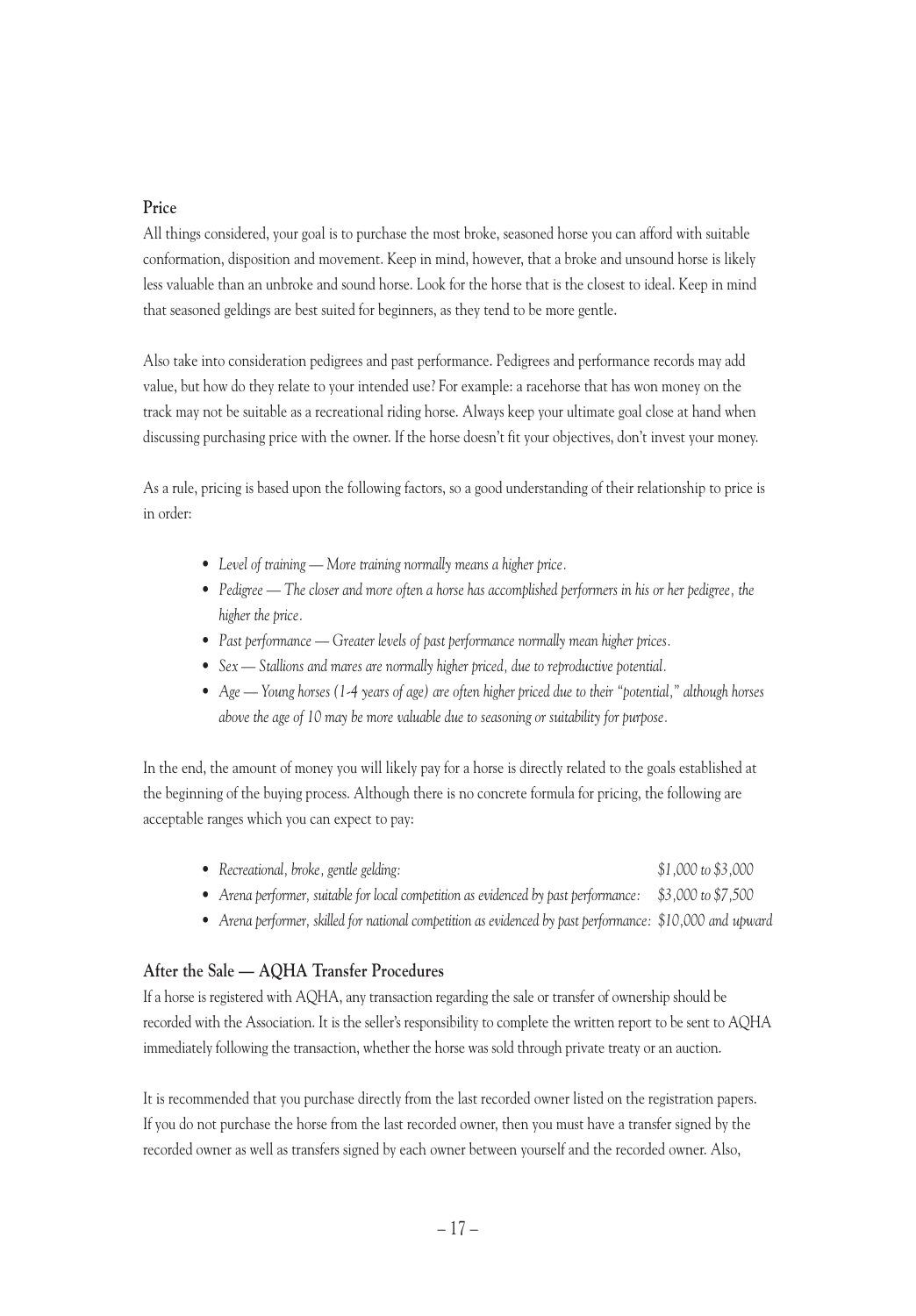make sure the horse you are buying matches the registration papers. Note age, sex, color and all markings. The horse's registration papers and proper fees must be included when filing the transfer report. Payment of transfer fees can be negotiated between you and the seller.

If the horse being bought is not yet registered (however, always try to buy registered horses), then the name, registration numbers of the sire and dam, and other data should be included on a registration application, to be completed by the breeder. Understand that registration fees double after a horse is 7 months old and double again after 12 months. The registration fees are at least doubled each year after that until the horse is 4 years old. We point this out so you will understand the high cost of registering older horses and avoid purchasing unregistered older horses.



#### **Owner Responsibilities**

As the owner of an American Quarter Horse, care and treatment of your horse is your responsibility. The care and humane treatment of American Quarter Horses is so important to AQHA that it is listed as a major commitment of the Association.

> *Every American Quarter Horse shall, at all times, be treated humanely and with dignity, respect and compassion.*

*Stringent rules established and enforced by AQHA demand that American Quarter Horse breeders, owners, trainers and exhibitors are continually responsible for the well-being and humane treatment of any American Quarter Horse entrusted to their care.*

*Above all, the American Quarter Horse's welfare is paramount to other considerations and the continual development of procedures which ensure humane treatment of the breed and fair competition supersedes all other concerns.*

Neglect and outright abuse of American Quarter Horses should be reported to local government authorities who are responsible for enforcing local animal welfare laws. Sometimes animals are abused out of ignorance by well- intentioned people who just don't know the proper dietary and care requirements of their animals. This is why it is important to know how to care for your horse before you purchase one.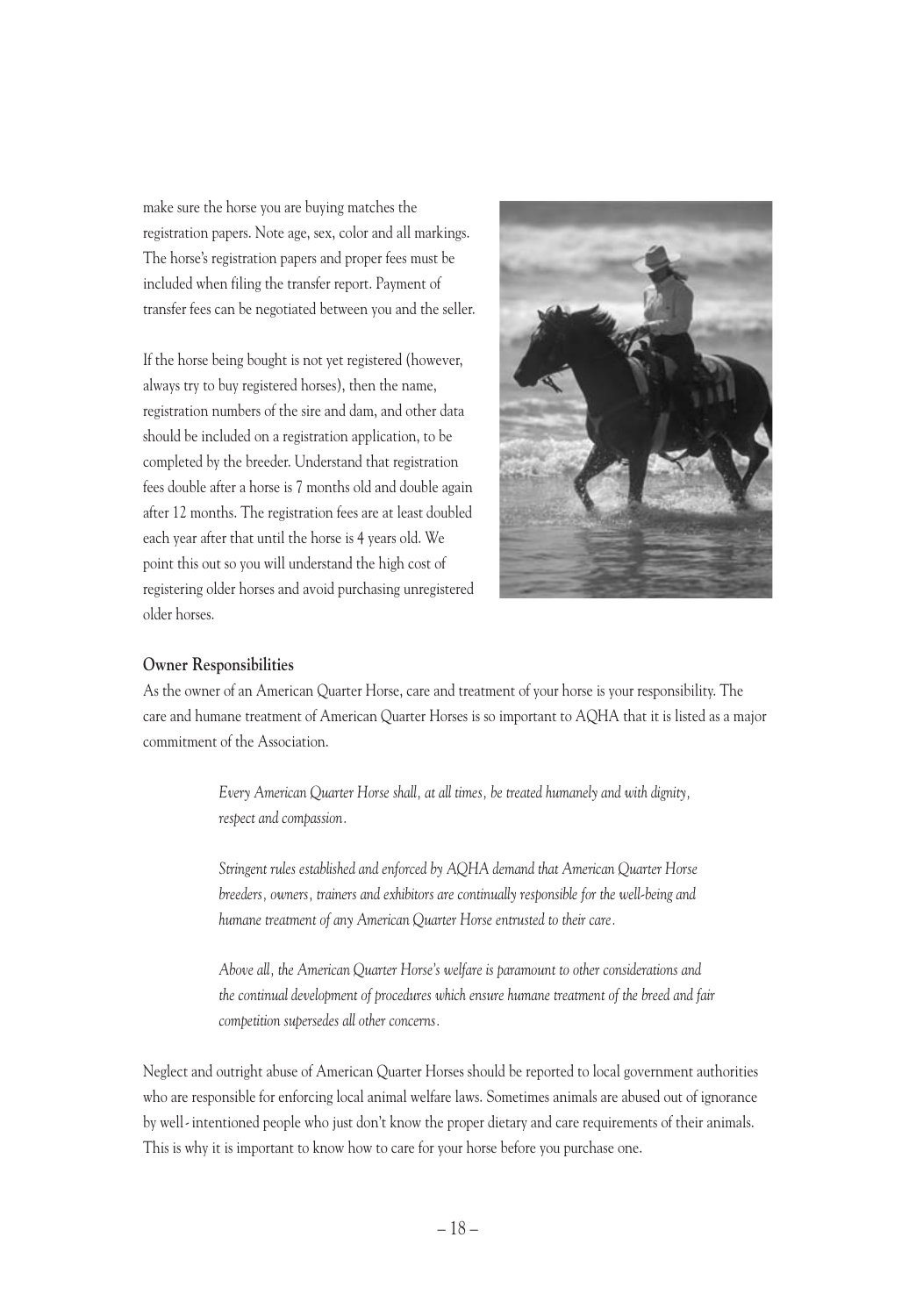Horse ownership is a continuous learning process. The more you learn, the more you and your horse will benefit. Some of the best resources for improving your knowledge are *The American Quarter Horse Journal*  and *The American Quarter Horse Racing Journal.* Each issue has regular columns on horse health care by equine veterinarians and articles on management, feeding and training tips that will increase your knowledge of proper horse care.

## **Discover Your Lifestyle**

By choosing an American Quarter Horse as your equine companion, you'll find that the American Quarter Horse Association offers an array of programs and services that will add to your enjoyment of your horse. The Association sanctions more than 2,700 American Quarter Horse shows and special events annually across the country, which are divided into the following categories: Open (for all members, youth and adult, including professionals); Amateur (nonprofessional riders of similar skill levels, including Select exhibitors, age 50 and older); Youth (for exhibitors ages 18 and younger); and Novice (for both youth and amateurs who have not earned 25 AQHA points in a particular skill set).

Additionally, AQHA offers a Horseback Riding Program, whereby riders can earn awards for simply logging their hours spent riding or driving an American Quarter Horse or any other breed of horse! Also, American Quarter Horses are eligible for many awards and incentives when competing in non-AQHA competition, including the National Cutting Horse Association, National Reining Horse Association, Professional Rodeo Cowboys Association, National High School Rodeo Association, and more.

What do these programs mean for you as an American Quarter Horse buyer? More opportunities, which translate to greater enjoyment of your horse. Plus, should you ever choose to sell your American Quarter Horse, the opportunities, incentives and programs AQHA offers will likely translate to a higher resale value when compared to an unregistered horse.

It is the goal of the American Quarter Horse Association to provide you with this helpful buying information to aid you in your search for the perfect equine partner and a lifetime of fun and enjoyment. All in all, you'll find the American Quarter Horse to be the most fun, safe, accessible and affordable equine breed around, traits that have made the breed the world's most popular.

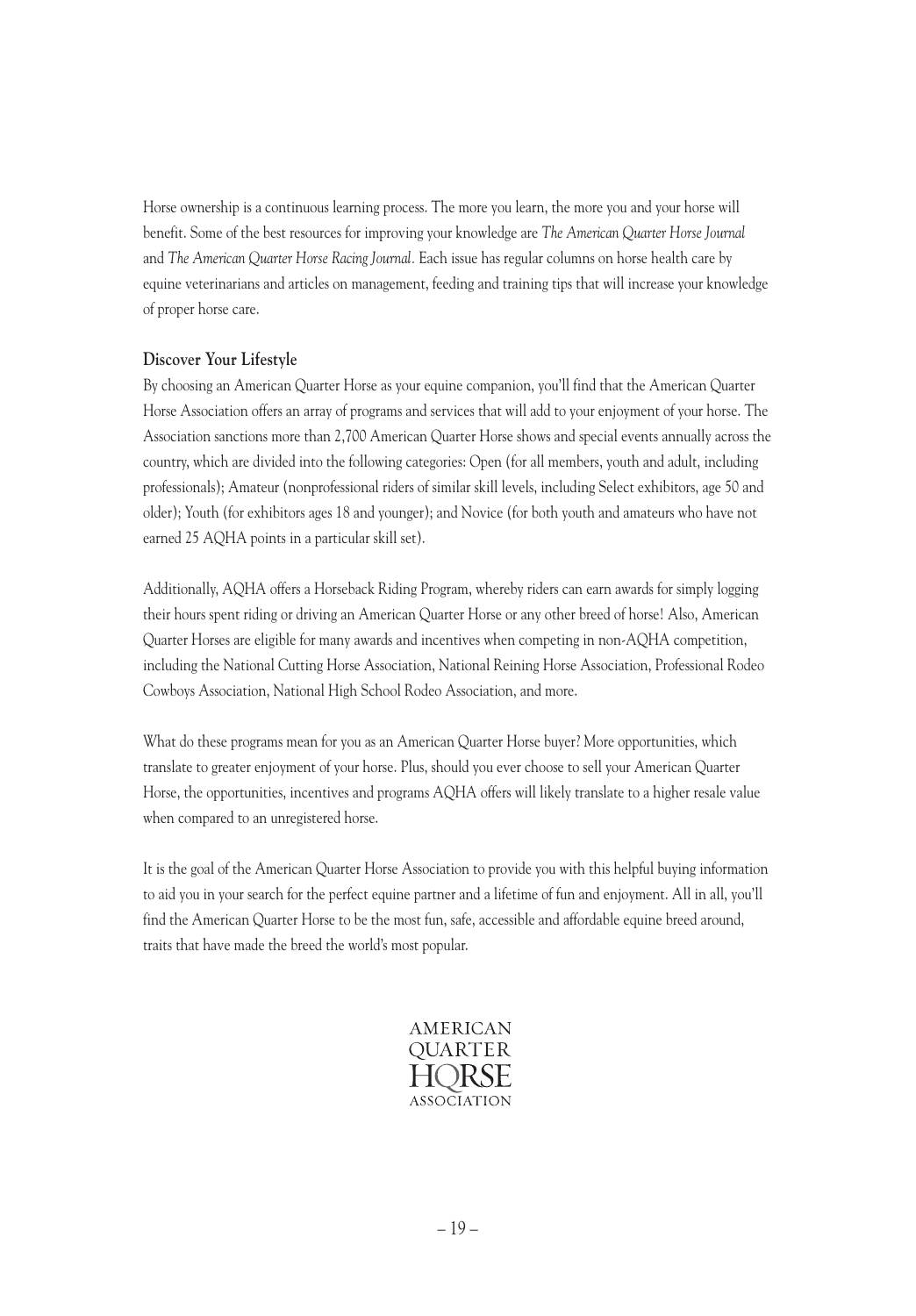## **American Quarter Horse Association Discover your lifestyle**

#### **RIDE PROGRAM**

Saddle up on any horse and join us as we tour private ranches and great getaways as part of AQHA's Ride Program. More than 70 rides are held across the globe each year.

#### **INCENTIVE FUND**

The Incentive Fund is a multimillion*-*dollar awards program for the American Quarter Horse show industry. **See page 1 for more details.**

#### **MBNA AMERICA® QUARTER HORSE RACING CHALLENGE**

This purse and bonus awards program is centered around a series of 71 regional races culminating in the season-ending Challenge Championships. Once enrolled, a foal is eligible his or her entire life. **See page 3 for more details.**

#### **HORSEBACK RIDING PROGRAM**

AQHA members can earn recognition, gifts and awards by logging hours spent riding any American Quarter Horse. There's also a level offering rewards for members who ride other breeds!

#### **4aHORSE**

In an effort to begin educating members and helping all horse enthusiasts, AQHA has unveiled one of the most comprehensive equine referral programs, 4aHORSE. The 4aHORSE referral service offers every level of horse enthusiasts help in finding horses, professional trainers, riding instructors, breeders, veterinarians, educational opportunities and locations for horseback riding vacations. Visit *4aHORSE.com* or call (877) 4aHORSE**.**

#### **BEST OF AMERICA'S HORSE**

This program recognizes outstanding American Quarter Horses in virtually every equestrian discipline, from jumping to barrel racing.

## **AQHA PUBLICATIONS**

*The American Quarter Horse Journal –* monthly magazine including a list of shows, entry information and informative articles on all aspects of the American Quarter Horse industry.

*The American Quarter Horse Racing Journal –* monthly magazine featuring stories on people and horses whose passion is American Quarter Horse racing. Also included is coverage of the sport's greatest events.

*America's Horse –* AQHA's members-only bimonthly magazine with celebrity interviews, industry news, photos and fun tidbits.

#### **INTERNET**

Visit AQHA's Web site to see all the latest information on programs and services. Download many forms and applications directly to your computer at *aqha.com.*







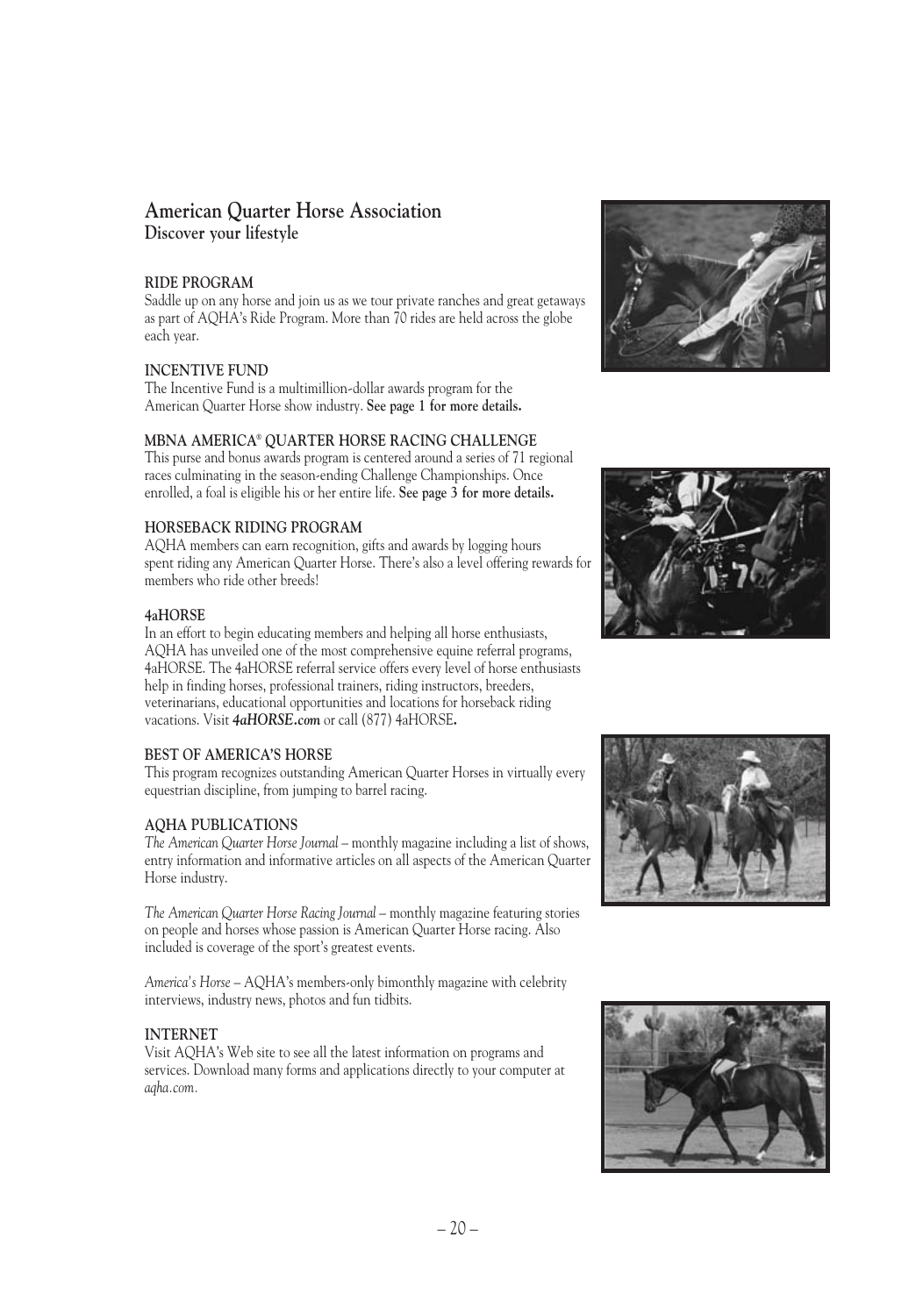

*"I joined a riding team called the Glory Riders. As a result, I found I was doing a lot of riding. I had seen the AQHA Horseback Riding Program advertised, so I looked in my AQHA handbook for more information. What I discovered was that I could do my favorite pastime – riding my horse – and earn lots of neat stuff. You log the hours spent riding your horse and earn awards. It's that simple.* 

*"As I logged my hours online, I began to read the information about the AQHA Ride Program. You get double hours for any AQHA trail ride you attend. I have since been to AQHA rides in Texas, Missouri, Colorado, Nebraska, Iowa and Oklahoma. The ranches that opened their gates to the everyday trail riders have allowed me to create some very special friendships and see things you can't see from an interstate highway."*

*Janice Tramel Locust Grove, Oklahoma*